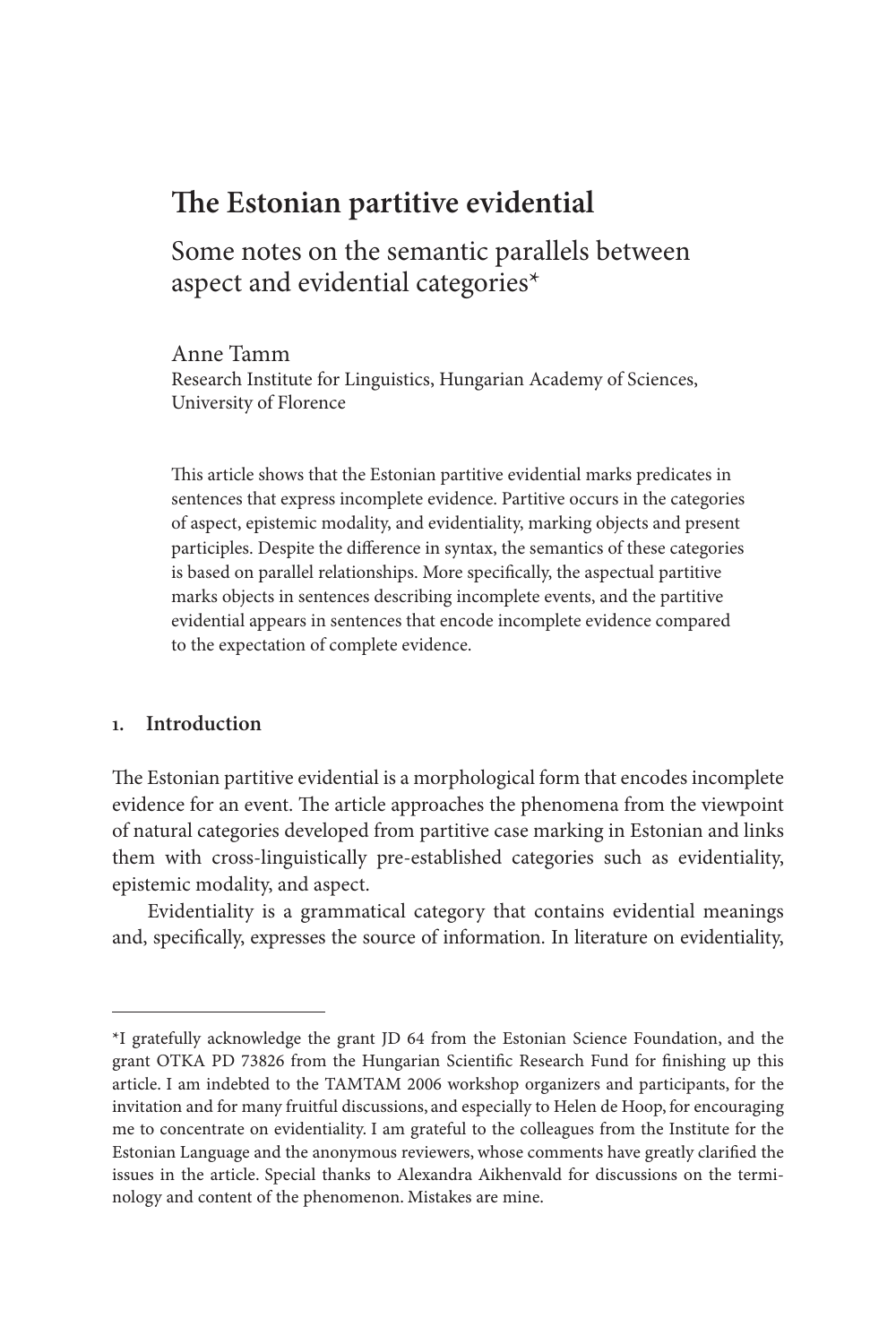there are two main approaches to evidential meaning that are relevant for the data discussed in this article. On the one hand, there are approaches that argue for clearly separated epistemic modal and evidential categories (Aikhenvald 2004; van der Auwera & Plungian 1998). The partitive evidential marking combines evidential and epistemic modality in terms of these approaches. On the other hand, the two categories are sometimes regarded as overlapping or, more precisely, evidentiality is subsumed under epistemic modality (Palmer 1986; Kiefer 2000; Boye 2006). In terms of such approaches, the partitive evidential encodes evidential meaning as a special type of epistemic meaning. This article shows that, in some occurrences, the partitive evidential encodes the source of the speaker's knowledge about events, but also meanings such as incompleteness of evidence and the degree of strength of evidence. The Estonian partitive evidential has developed in an environment of contact with European languages, which typically combine epistemic and evidential meanings.

Teasing apart evidentiality and epistemic modality and accounting for their overlap has remained a major challenge in the literature on evidentiality. In the analysis of de Haan (2005), evidentiality asserts evidence while epistemic modality evaluates evidence.<sup>1</sup> While some languages encode epistemic and evidential meanings separately, this is not the case with the Estonian partitive evidential, which combines the two categories in one morpheme. However, the separation of the data along the two categories offers insights into the fine details of the borderline areas of these categories. For instance, Faller (2002) discusses the conjectural morpheme *–chá* in Cuzco Quechua, which combines an inferential and epistemic meaning and suggests an area of overlap between the epistemic and evidential categories. Estonian, however, encodes the indirect evidential and epistemic meanings in an identical morpheme.

In order to understand the fine details of the evidential and epistemic semantics of the partitive evidential, another category is indispensable. This category is aspect, the category that deals with events. It is crucial for the analysis since the partitive evidential has its origin as an aspectual marker and recognizably encodes meaning elements similar to those that are observed in the Estonian aspectual category. This article argues for the aspect-related understanding of the partitive evidential along the lines suggested in Tamm (2004a: 97fn.) where it is observed that the semantics of the aspectual partitive resembles that of the

**<sup>1.</sup>** De Haan (2005) also argues that evidentiality is a deictic and not modal category. This analysis seems plausible, since there are previous studies pointing at an occasional relationship between the aspectual object case alternation and definiteness-related issues (Hiietam 2003; Rajandi & Metslang 1979; Tamm 2008b).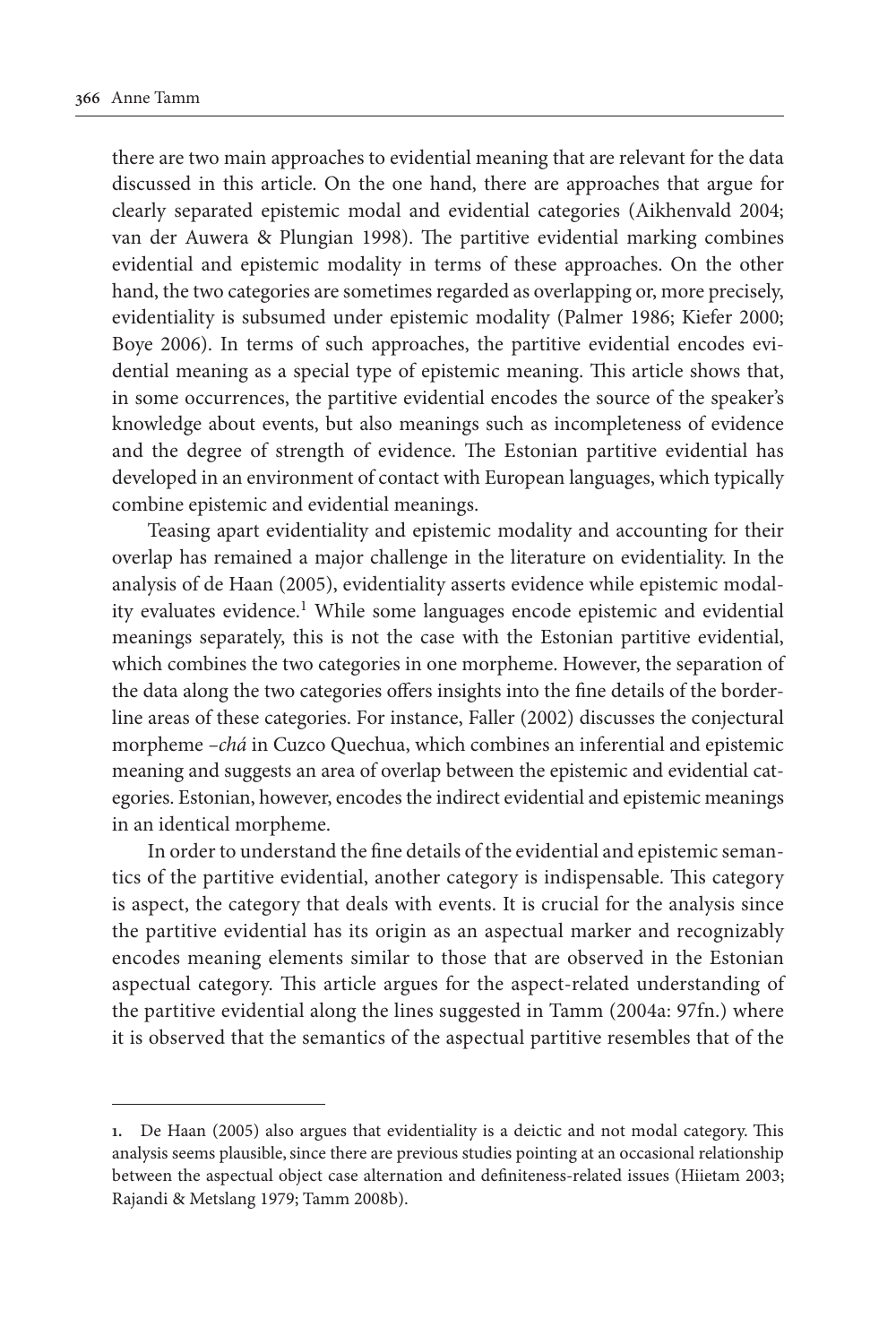evidential partitive.<sup>2</sup> The partitive evidential, as in the form 'kirjutavat' in Example (1), has originally developed from the aspectual partitive object marking, examples of which are found in the form 'raamatut' in Examples (1) and (2). In Modern Estonian, the indirect evidential sentence with the partitive evidential – the partitive-marked personal present participle in (1) – contrasts with the indicative sentences without any evidential marker in (2) and (3). The aspectually unbounded sentences with the partitive object, as in (1) and (2), contrast with the aspectually bounded sentence with the total object case marking, as in  $(3)$ .<sup>3</sup>

- (1) *Mari kirjuta-va-t raamatu-t*. M[nom] write-pers.prs.ptcp.part book-part 'Reportedly/allegedly, Mary is writing a book.'
- (2) *Mari kirjutas raamatu-t*. M[nom] write-3s.pst book-part 'Mary was writing a book.'
- (3) *Mari kirjutas raamatu.* M[NOM] write-3s.pst book.tor 'Mary wrote a book.'

Modern Estonian displays clear semantic parallels between the aspectual and evidential partitive. This article argues for a parallel in terms of a comparison between the expectation that the speaker holds about the event and the actual event. An expectation is understood as a belief about or a mental picture of a state of affairs. 'Expectation' is a notion that is part of the explanation of other TAM categories as well, such as mirativity (Dahl 2008), or attitudes (Katz 2005). Expectations are epistemic meanings that belong to the presuppositions associated with a proposition. Comparing the event (or the evidence for the event) to the expectation, the forms without partitive marking encode a match between the

**<sup>2.</sup>** Tamm (2004c) discusses scalarity based verb classes compared to scalarity in evidentiality, as defined in terms of Palmer (1986). Tamm (forthcoming) discusses the epistemic modal meanings in more detail.

**<sup>3.</sup>** The glosses follow the Leipzig glossing rules, available at <http://www.eva.mpg.de/ lingua/files/morpheme.html>. Additional abbreviations: ADE adessive, ALL allative, COND conditional, DA\_INF d-stem non-finite form (the 'da-infinitive'), ELA elative, ILL illative, IMPERS impersonal, INDIR indirect, INE inessive, MA\_INF m-stem illative non-finite form, the supine (the 'ma-infinitive'), mas\_inf m-stem inessive non-finite form (the 'mas-infinitive'), MAST\_INF - m-stem elative non-finite form (the 'mast-infinitive'), NUD\_PTCP active/ personal past participle,  $\text{pART\_EVID}$  – partitive evidential,  $\text{pART}$  partitive, pers personal,  $\text{pRT}$ particle, TOT total (semantic accusative), TRANSL translative (transformative), TUD\_PTCP passive/impersonal past participle.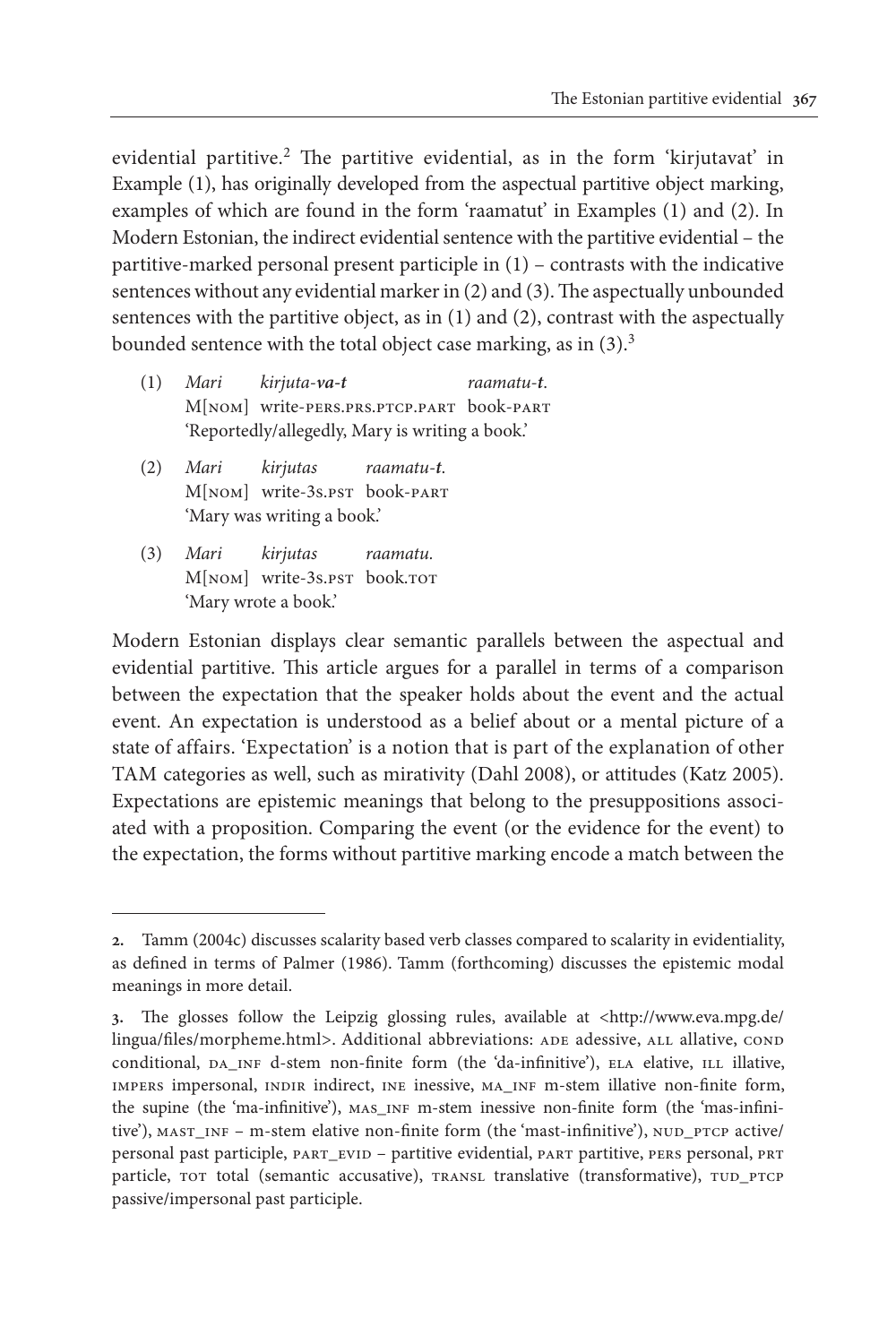expectation and the event (or the evidence for the event). In the following sections, I refer to this match with the expectations with the terms 'complete events' and 'complete evidence'. The forms with partitive marking encode that the event or the evidence for the event falls short of the expectation; the strength of the evidence provided by the source is not strong enough in case of a mismatch between the available evidence and the expected evidence. In the following sections, I refer to the mismatch with the expectations with the terms 'incomplete events' and 'incomplete evidence'. With respect to evidentiality and epistemic modality, the data in (2) and (1) contrast in type of evidence, representing complete evidence and incomplete evidence, respectively. In (2), the speaker presents the evidence for Mary writing a book as corresponding to the expectation, while in (1), which is a report, the strength of evidence does not live up to the expectation. With respect to aspect, sentences with an object that is non-partitive, as in (3), encode semantically complete events. Sentences with partitive object case marking encode incomplete events, as in  $(1)$  and  $(2)$ .

The parallel between evidential, epistemic modal and aspectual domains is not surprising if the role of case is considered in Estonian. Being part of the Uralic language family, Estonian (or Baltic-Finnic, in general) has a rich morphological case system of 14 cases, most of which have distinct semantics. Estonian also has several non-finite forms. The coexistence of these two phenomena is not accidental: non-finite forms frequently originate from case-marked nominalizations, which are originally complements but develop further into subordinate clauses. The subordinate clause type may have been reinterpreted as a main clause, while the case marker was reinterpreted as a mood marker.<sup>4</sup> As a result, the meanings associated with the case of a verbal argument transferred to a more abstract domain. Parallels between categories that arise due to the semantic import of a cross-categorial case marker, provide support for more semantic approaches to structural (grammatical) case, as can be found in de Hoop (1996), Butt and King (2005), Butt (2006), Nordlinger (1998), Nordlinger and Sadler (2004), and Kiparsky (1998, 2001, 2005), as opposed to the approach to partitive as the 'default' case (Kratzer 2004). The Estonian data will show that this line of research is insightful, since in Estonian, aspect, epistemic modality, and indirect evidentiality are related in an intricate way via the partitive case.

Section 2 gives an overview of aspect and the partitive case in Estonian. Section 3 introduces the partitive form and Section 4 the hypotheses about the evidential-epistemic partitive, followed by the subtypes of the partitive evidential.

**<sup>4.</sup>** Case may attach to predicates without any non-finiteness as well, creating similar effects, as in languages such as Kala Lagau Ya (Blake 2001: 180).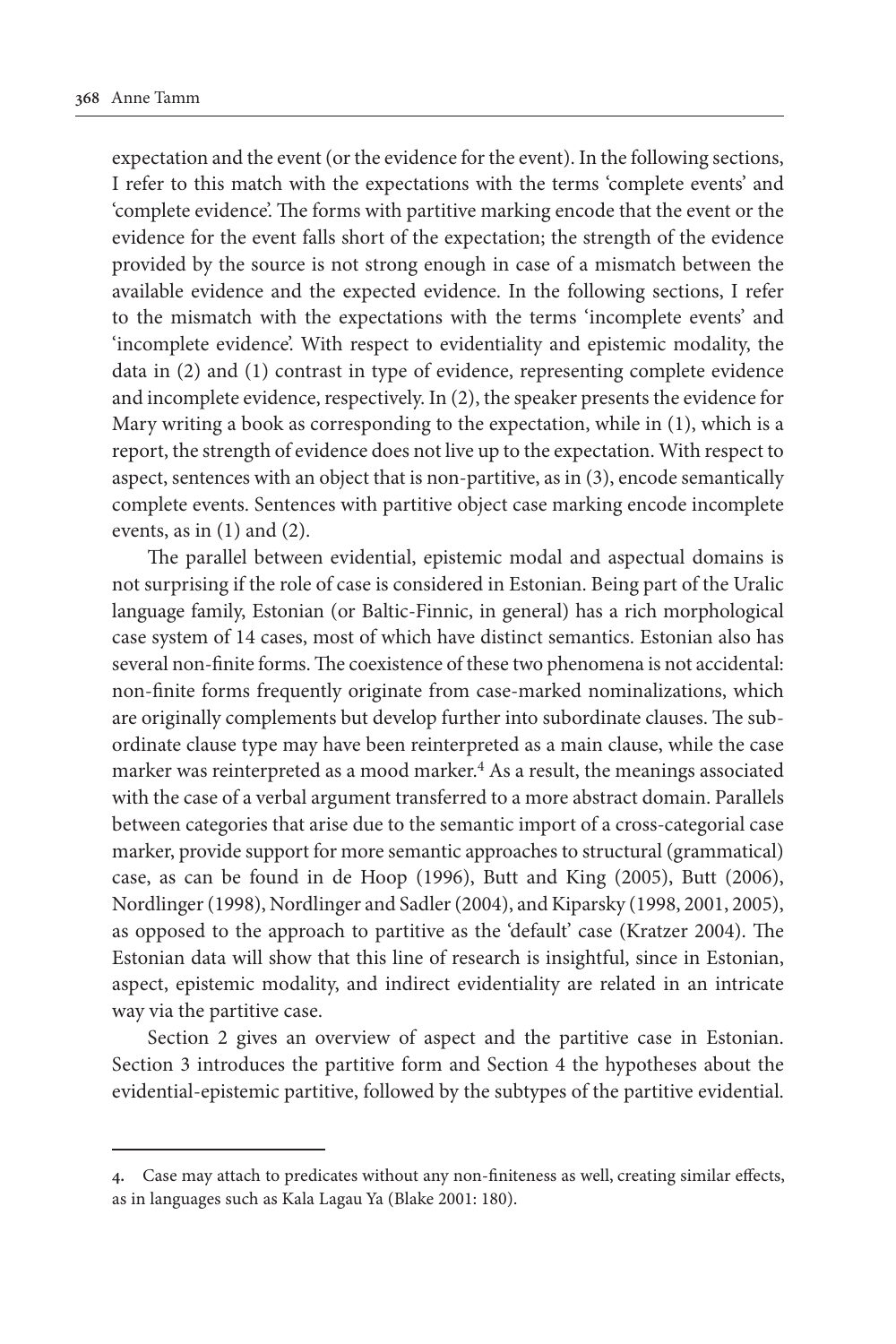Section 5 is on independent partitive evidential uses, where the meaning of indirect evidentiality combines with incomplete evidence. Section 6 is on the so-called 'quotative', that is, subordinate clauses with verba dicendi. Section 7 deals with mental epistemic verbs, Section 8 with visual evidence and other types of sensory evidence. Section 9 explores the phenomenon of partial access to the relevant course of events. The factors reducing the strength of evidence and the partitive evidential occurring with direct evidence are studied in Section 10, followed by a summary of the data analysis and discussion (Section 11) and a final conclusion.

#### **2. Aspect and the partitive case**

The partitive case has developed on the basis of a separative case, originally meaning 'part-of'. Larjavaara (1991) details the development of the aspectual partitive object on the basis of part-whole relationships and language contacts in Baltic-Finnic. The case marking of the object in Examples (2) and (3) may be understood as reflecting an opposition in terms of part-whole relationships that are isomorphically mapped to the progress of events (Krifka 1992). On the one hand, once the whole book is ready, the total event of 'writing the book' is over, which is grammatically marked with the total object case.<sup>5</sup> On the other hand, when only part of the book is written, one is in the middle of the event of book-writing, which is grammatically encoded by the partitive object case. However, in Modern Estonian, the partitive encodes the properties of the event without any direct reference to the physical parts of the theme argument. In Modern Estonian, the physical parts of a book, such as pages or characters up to the final period at the end of the last sentence, cannot be understood as the created parts that constitute the book at the end of the book-writing event. An idea of the process of writing the book is rather a matter of matching the expectations about the completion of the immaterial properties of the book; the parts that constitute the progress along the writing event cannot be identified as the physical parts of the final result that serve as the basis for the event-object isomorphism. Solutions to this kind of mediated partitivity involve degrees and reference to scales, as in Piñón (2008), Hay et al. (1999), Kennedy and McNally (2005), or Kiparsky (2005).

**<sup>5.</sup>** The total object case can also be understood as a semantically conditioned accusative. See Tamm (2004b) for details of the terminology for the Estonian object cases.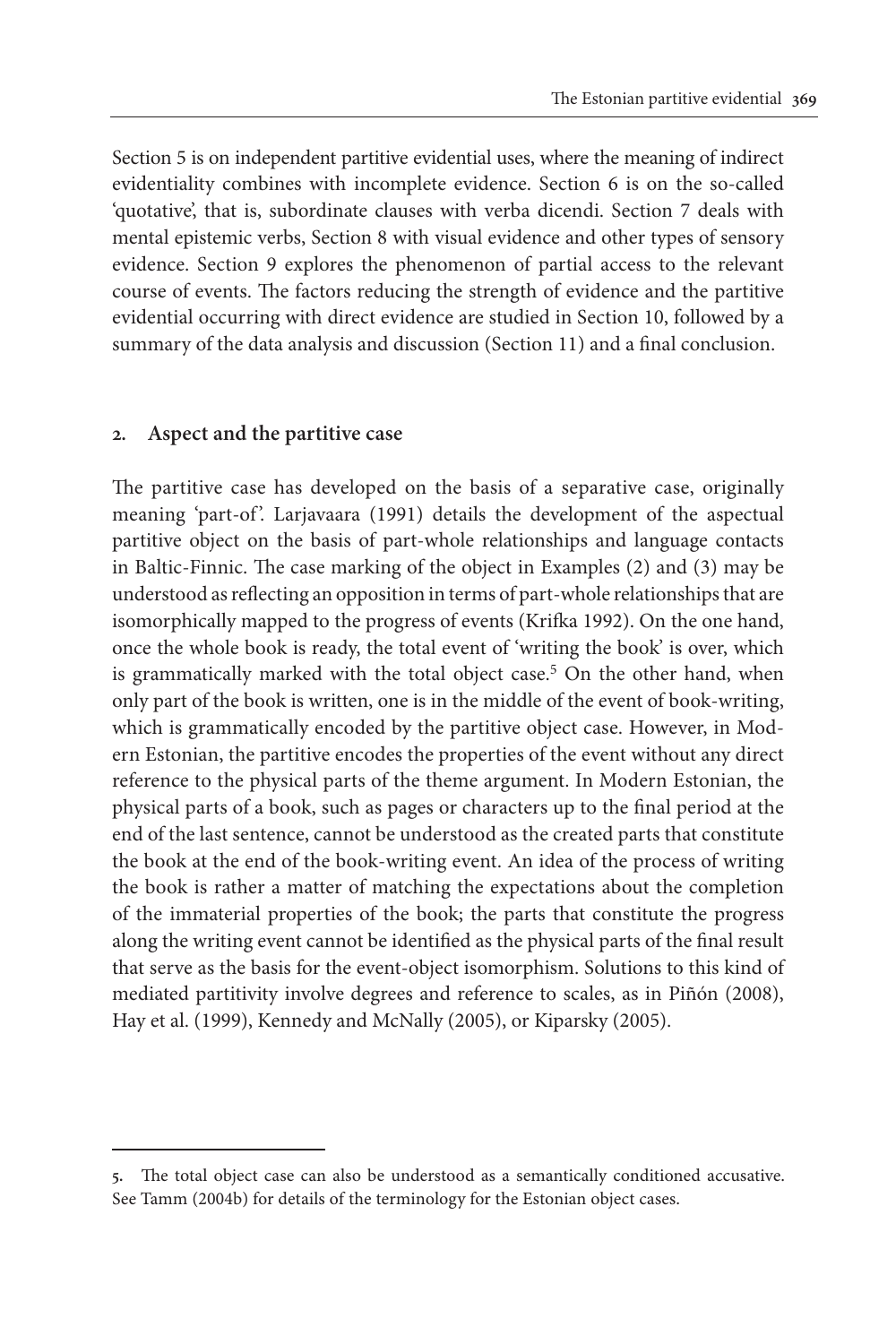The Modern Estonian partitive object case does not encode the semantics of part-whole relationships, it is considered to be related to aspect in most sources.<sup>6</sup> Metslang (2001) connects partitive objects with imperfectivity. Atelicity and nonboundedness are also found to be suitable terms to cover the semantic content of the partitive. Tamm (2007b) shows that the Estonian object case alternation corresponds closely to the alternations of perfectivity/imperfectivity and telicity/atelicity. However, the correspondence is a loose fit and, therefore, maximal boundedness and non-maximal boundedness are considered as the preferred alternative terms for describing the poles of the opposition of the case alternation. The book-writing event is progressing via successively higher degrees of completion towards the final result that corresponds to the expectations about the book and a completed bookwriting event. Tamm (2004a) sketches a scalarity based verb classification, where the range of possible cases for the objects is partly predictable from the scalar properties of the verbs; the case specifies the details about the endpoint or the boundary of the event (Tamm 2004b, 2007a, 2007b).

This approach builds on those sources in considering the partitive object case to reflect the absence of reaching the highest degree of event realization, the maximal boundary of the event. In sentence (3), containing the total object case, the event has an expected endpoint that has been reached, a book that has been written according to the expectation of the writer. Therefore, the realization of the book-writing event is complete; the degree of event realization as presented in (3) defines the maximal point on the scale of event realization. Compared to the same expectation, the partitive object encodes that the reality about event realization falls short. On the scale of event realization, the event has not reached the endpoint, the maximal point. The event related to the book does not live up to the expectation, and the object is encoded as partitive. In sum, events that are realized

**<sup>6.</sup>** Some examples of aspectual approaches that deal with either the Finnish or Estonian partitive are Metslang (1994, 2001), Erelt et al. (1993), Kont (1963), Rätsep (1978), Ackerman and Moore (1999, 2001), Heinämäki (1984), Verkuyl (1993), Kiparsky (1998), Tenny (1994), Vainikka and Maling (1996), Tauli (1968, 1983), Klaas (1996, 1999), Tamm (2003a, 2003b, 2004b). However, several NP-related accounts have been proposed by Hiietam (2003), Rajandi and Metslang (1979), cf. also de Hoop (1996), van Hout (2000) and Belletti (1988) on Finnish. Several previous works have discussed additional aspects associated with the Estonian regular object case alternation. The changing of grammatical functions of objects and subjects are dealt with in, for instance, Erelt et al. (1993) and Kont (1963); the partitive of negation is detailed in Erelt et al. (1993), Kont (1963), and Larsson (1983), some relationships between partitive and quantification are found in Larjavaara (1991: 372) for Finnic in general, and in Erelt et al. (1993); definiteness and related terms are the focus in Hiietam (2003), which touches upon the partitive as well, in Rajandi and Metslang (1979) and Lees (2005).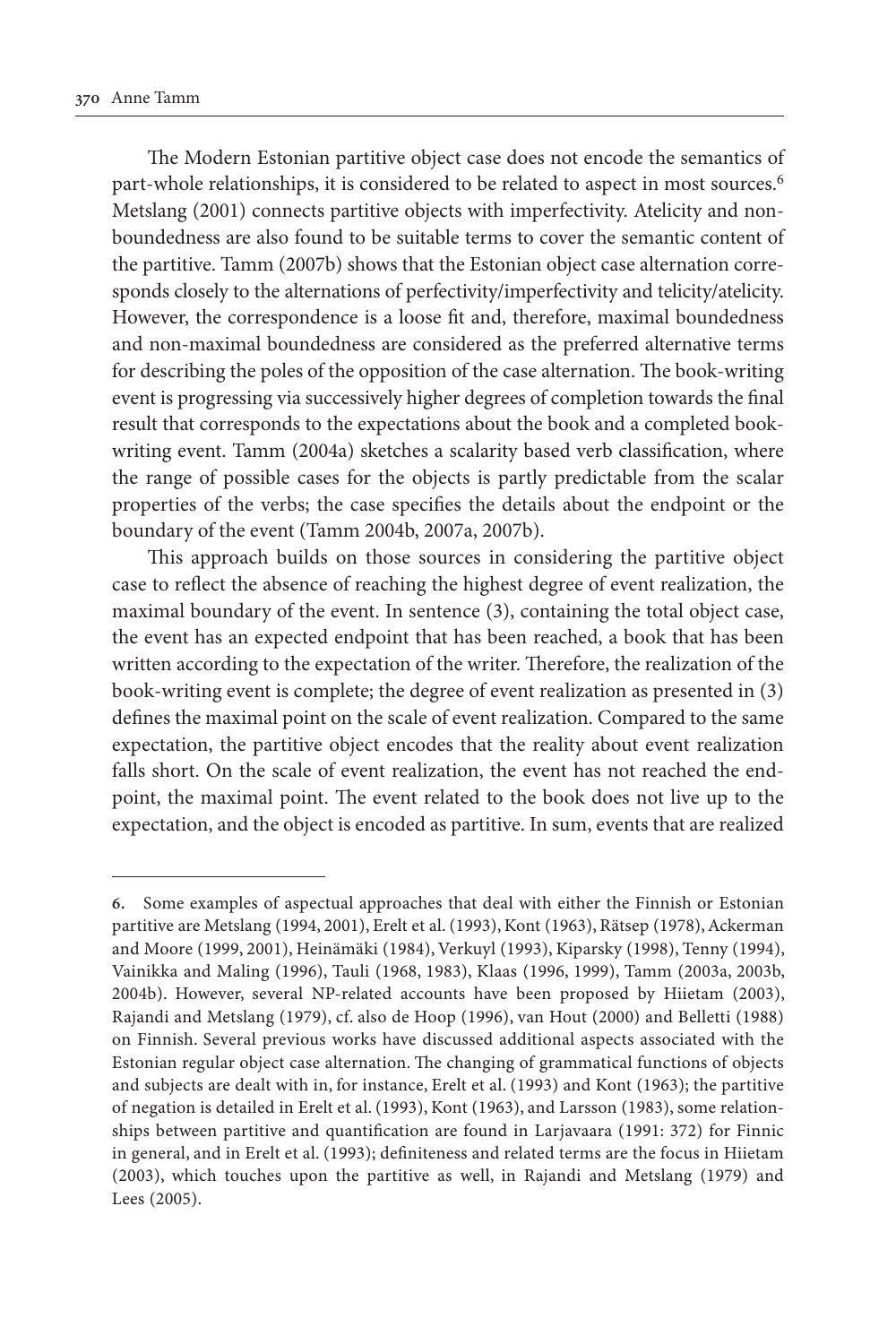completely do not encode partitive objects and events that are incomplete do have partitive objects, as summarized in Table 1.

| Table 1. Event properties and object case |  |
|-------------------------------------------|--|
|-------------------------------------------|--|

| complete event | incomplete event |
|----------------|------------------|
| no partitive   | partitive        |

Neither the partitive that is referred to as aspectual nor the partitive that is referred to as evidential are strictly speaking only markers encoding aspectual, evidential, or epistemic modal semantics. The central meanings of these morphemes do correspond to the semantics of these cross-linguistic comparative categories quite neatly. However, crucially, they retain the semantics inherited from their past as a marker of part-whole relationships. The semantics imposed by the partitive form contributes additional meanings that fall out of the range of the central meanings of aspect and evidentiality. More specifically, a negation test indicates, among others, the existence of a presuppositional expectation, since the expectation of the complete event is retained after negation (4) (the main accent should be on the predicate). Inherently atelic verbs such as *nägema* 'see' or *kuulma* 'hear' lack this effect.

(4) *Mari ei kirjutanud raamatut*. M[NOM] NEG Write-NUD PTCP book-PART 'Mary did not write the book.'

The grammaticalized opposition between complete and incomplete renders the semantics of the aspectual and evidential (epistemic modality) categories similar in Estonian. It must be pointed out that Estonian demonstrates transparent relationships between evidentiality (epistemic modality) and aspect from a different perspective than generally discussed. Previous work on modeling the aspect-evidentiality relationship has concentrated on the perfect. This paper brings out the relationship of indirect evidentiality, epistemic modality and the imperfective and atelicity. For instance, there are parallel structures in the TAM semantics as demonstrated in the analysis in Izvorski (1997), where the present perfect is given an analysis in terms of epistemic modality. Parallel structures exist also in other Finno-Ugric languages; Nikolaeva (1999) writes about Northern Ostyak but reports of evidentials in Vogul, Zyryen, Cheremis, Votyak, Nenets and also Yukagir. Again, it is not the link with atelicity or imperfectivity that has been detailed for these languages. Previous sources typically capture the semantic parallel between the perfect and its similarities to indirect evidentiality.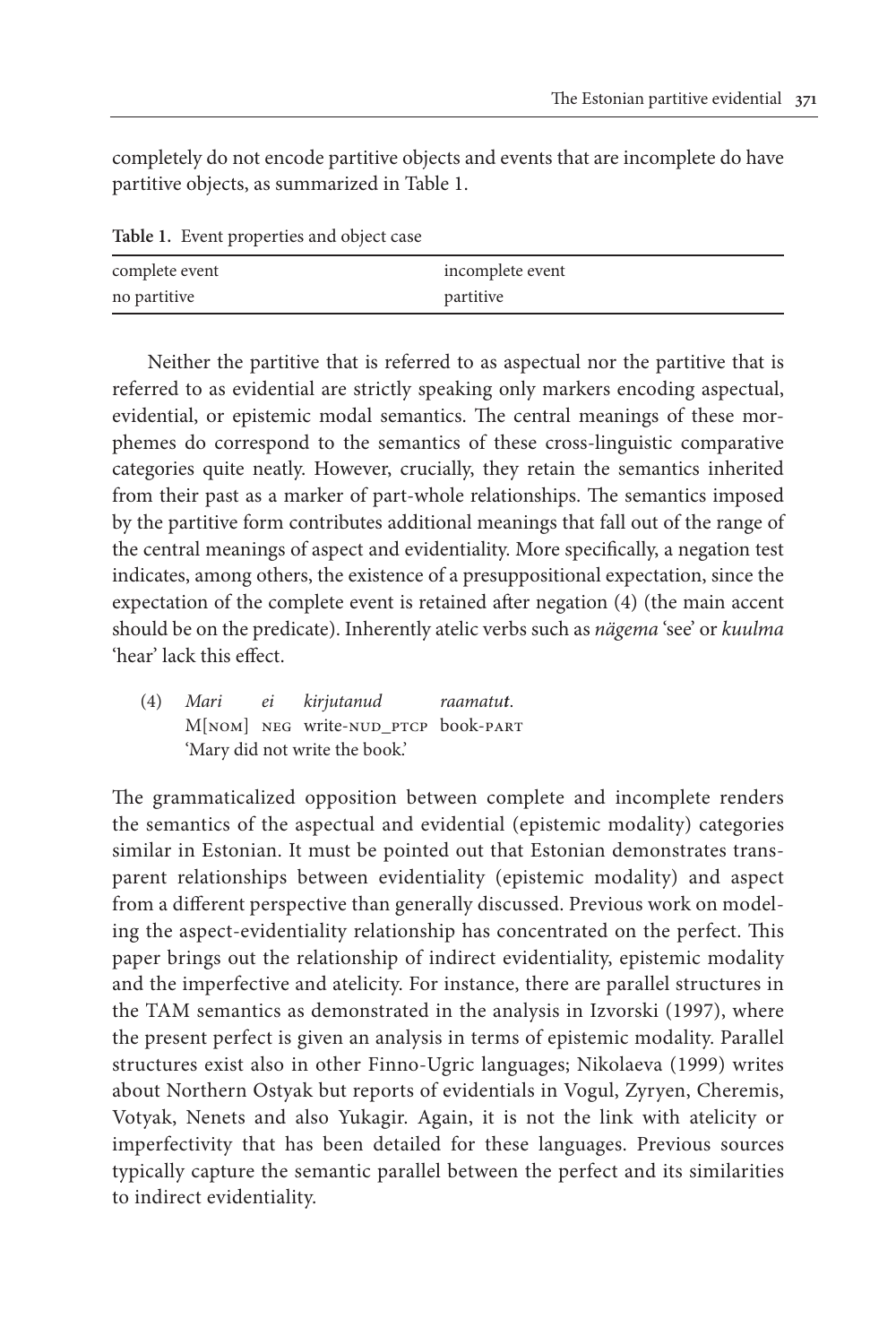## **3. The evidential partitive form**

The fact that previous sources typically capture the link between the perfect and evidentiality and the scarcity of works on the link between atelicity or imperfecty and evidentiality is not surprising if we consider the peculiarities of Estonian that other languages lack. More specifically, I mean the rich case marking of Finnic and the well-developed aspectual partitive. Finnish lacks the evidential partitive development. The Modern Estonian partitive evidential is originally a partitive case-marked participle form.7

(5) *Mari tule-va-t / too-da-va-t koju*. M[nom] come-pers.prs.ptcp.part bring-impers.prs.ptcp.part home.ill 'Reportedly/allegedly, Mary will come home / Mary will be taken home.'

The development of the relationships between the aspectual and evidential categories and case marking in Estonian has been addressed in Tamm (2008a). In Modern Estonian, partitive is the case of the shared argument of the sentence with the verb 'hear' and the partitive evidential predicate (kägu 'cuckoo.pART' in (6)). Partitive is also the argument of the verb 'hear' in Modern Estonian (*kägu* 'cuckoo.part' in (7)). These arguments are marked with the partititve, since the sentence with the verb *kuulma* 'hear' is not maximally bounded. There is no expectation with respect

**<sup>7.</sup>** The corresponding Estonian grammar terms are the '*v-*kesksõna' (for partitive-marked personal present participle) and the '*tav-*kesksõna' (for partitive-marked impersonal present participle); both terms are related to the content of '*kaudne kõneviis' modus relativus* or *obliquus*, indirect speech, indirectal, or *vat*-infinitive in grammars. Saareste (1940: 352 in Kask 1985: 5) dates the category *kaudne kõneviis* back to 16th–18th century; Kask (1985: 6) writes that the triumph of the *–vat*-form was in the 20ies of the 20th century. An overview of the variation of forms of the *kaudne kõneviis* can be found in Kask (1985: 6–7). Ikola (1953: 41) in Kask (1985: 7) writes about the participial or *accusativus (or nominativus) cum infinitive* origins. Historical sources are unanimous about the diachronic partitive marking in the morpheme (e.g., Laanest 1975). The partitive evidential, the *vat*-form, has been related to the indirect mode of communication and evidentiality (Rätsep 1971; Aikhenvald 2004; Metslang & Pajusalu 2002; Erelt, Metslang & Pajusalu 2006; Tamm 2004a; Tamm 2008c, Tamm forthcoming; Sepper 2006; Klaas 1997, 2002; Erelt 1984, 2001, 2002a, 2002b). See Kehayov (2008), Sepper (2006), Erelt et al. (1997), Rätsep (1971), Mihkla et al. (1974) and Kask (1985) for more details about the terminology that has been used in the Estonian previous sources for the form (these sources are in Estonian) and Erelt, Metslang and Pajusalu (2006) or Tamm (2008a) for the selected previous accounts (in English). Note that the glosses reflect the historical origin until Example (5) but not further.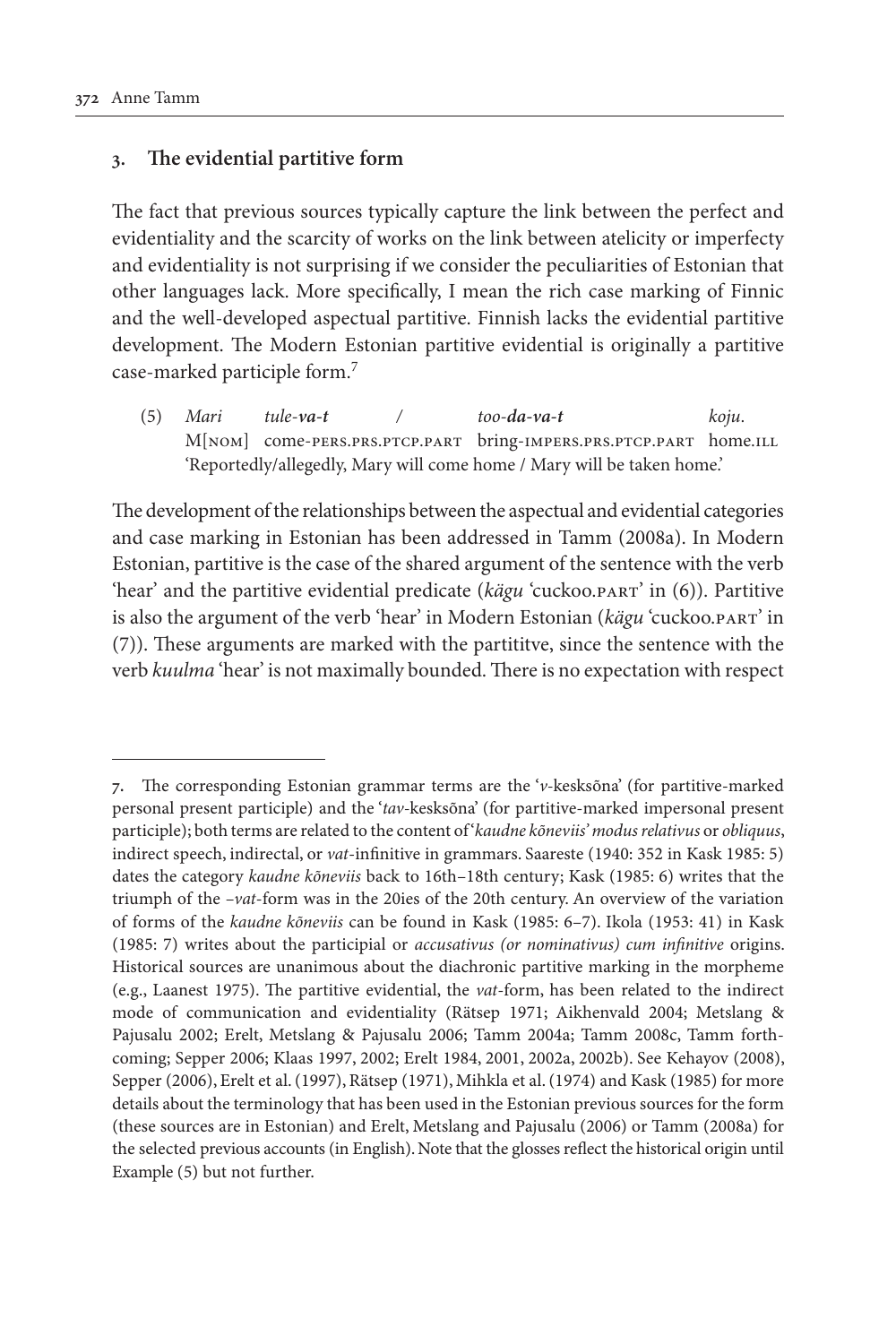to the maximal realization associated with an event of hearing, and, therefore, the total case is impossible and partitive is encoded.<sup>8</sup>

|  |                                   | (6) Mari kuulis kägu kukku-va-t. |                                                 |
|--|-----------------------------------|----------------------------------|-------------------------------------------------|
|  |                                   |                                  | M[NOM] hear-3s.PST cuckoo.PART cuckoo-PART EVID |
|  | 'Mari heard a/the cuckoo cuckoo.' |                                  |                                                 |
|  | (7) Mari kuulis kägu.             |                                  |                                                 |
|  |                                   | M[NOM] hear-3s.PST cuck00.PART   |                                                 |

'Mari heard a/the cuckoo.'

Sentence (6) has the partitive evidential form *kukkuvat* 'cuckoo'. Diachronically, this form modified the aspectually partitive-marked object *kägu* 'cuckoo.part', which triggered case agreement on *kukkuvat* 'cuckooing.part'. The sentence could be paraphrased as 'Mary heard a cuckooing cuckoo'. At a later stage, the noun remained to be analyzed as the object of the perception verb ('Mary heard the *cuckoo'*), but in addition, it became analyzed as the subject of the non-finite form ('the *cuckoo* cuckooing'). The stage of being analyzed as the subject of a non-finite predicate marks the beginning of the independent development of the partitive marked participle. Competing with other non-finite forms (Habicht 2001), the participle established itself as a kind of *modus obliquus* (subjunctive, conjunctive) marker. However, the embedded form appears only with a restricted set of matrix verbs. Aikhenvald (2004: 282–3), following Campbell (1991: 287), discusses the further development of the independent predicate marking evidential form, which she refers to as 'the Estonian reported evidential'. She also summarizes the relevant discussions in several Estonian sources. Two existing complementation patterns, as in (8) and (9), were merged in one, as in (10), followed by a process where the matrix verb and the complementizer became optional as in (11) (example of Campbell 1991) or (12) (example of Aikhenvald 2004, all original glosses are retained).

- (8) *sai kuulda, et seal üks mees elab* got hear-INF that there one.NOM man.NOM live-3PRES.INDICATIVE 'She came to hear / she heard that a man lives there.'
- (9) *sai kuulda seal ühe mehe elavat* got hear-INF there one.GEN man.GEN live-PRES.PARTCP 'He came to hear / he heard of a man's living there.'

**<sup>8.</sup>** See Tamm (2004a, 2007a, b) for more details.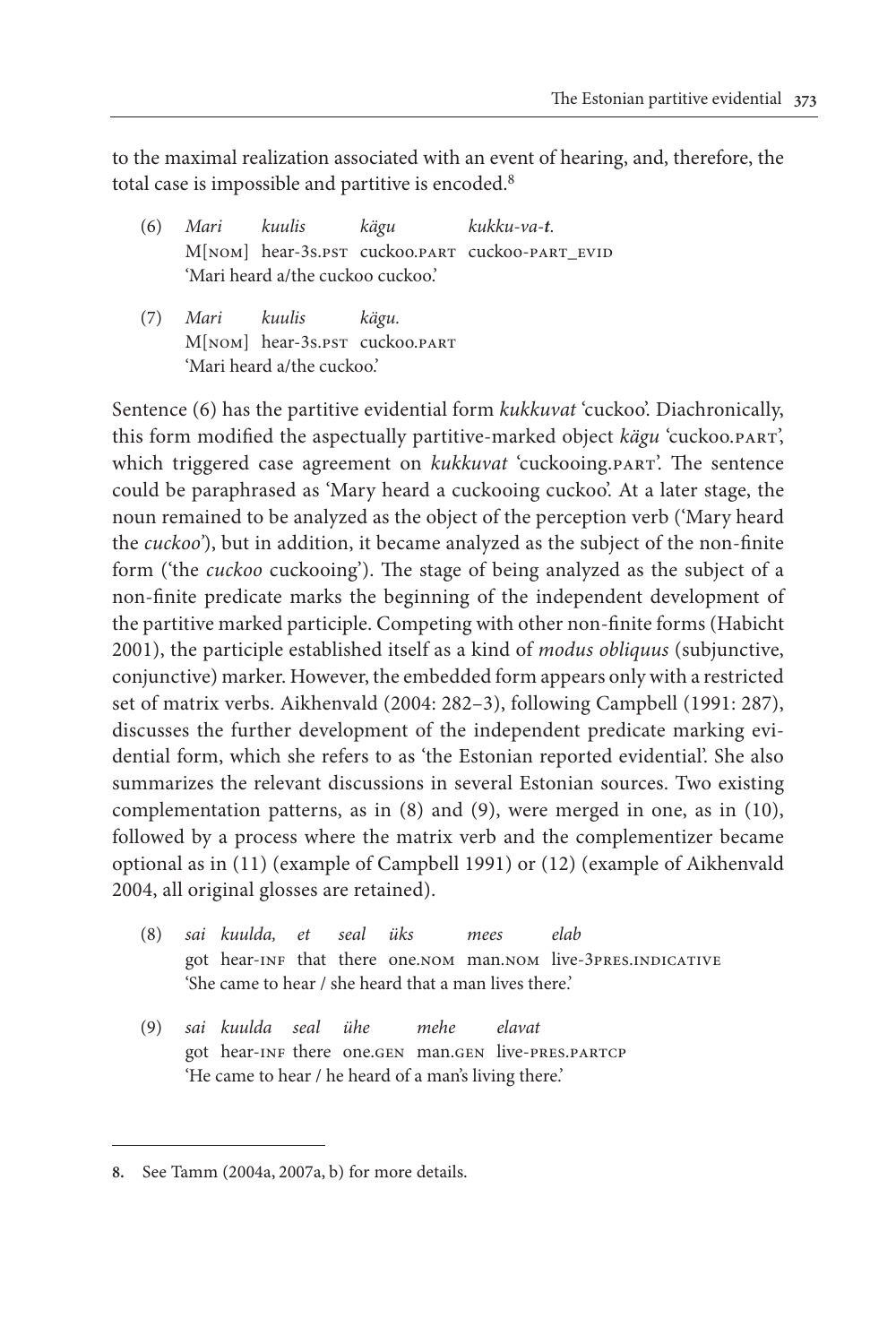- (10) *sai kuulda, (et) seal üks mees elavat* got hear-inf that there one.nom man.nom live-modus.obliquus 'He came to hear / he heard that (they say) a man lives there.'
- (11) *ta tegevat tööd* he.nom do-pres.indir work-partv 'They say he is working.' Campbell (1991: 287)
- (12) *seal üks mees elavat* there one.nom man.nom PREST.PART.PARTVE.SG = REP.EVID 'a man lives there (it is said).' Aikhenvald (2004: 283)

Understanding the evidential as a form that has evolved from expressing part-whole meanings to expressing scalar meanings helps solve an interesting typological puzzle posed by Estonian and Bulgarian as described by Kehayov (2008). Despite the form-function parallellism – a participial form functions as an evidential in both Bulgarian and Estonian – the semantic parallels between the two languages are missing. Bulgarian is a "one form-diverging semantics" type of language, Estonian is a "clear semantics, many forms" type. This article provides an explanation for Kehayov's puzzle. The grammaticalization of Estonian has followed a different path altogether, via forms that carried different semantics. In sum, the evidential partitive started off as an instance of aspectual partitive case marking and gradually crystallized as an evidential and an epistemic modal in the Estonian system.

#### **4. Three hypotheses about the Modern Estonian partitive evidential**

The peculiar path of grammaticalization of the Estonian partitive evidential offers insight into the relationships between evidentiality, aspect, and epistemic modality since the different stages of the development are still present in Modern Estonian. The following sections concentrate on the occurrences that represent some of these stages and demonstrate how the evidential and epistemic modal domains share semantic structure with aspect. This subsection provides an introduction to the topics that are presented in more detail in the following sections.

In terms of Aikhenvald (2004), most of the examples of the partitive evidential discussed in this article can be categorized as epistemic modality. Following Aikhenvald (2004), there are two types of evidential marking: 'indirectivity' marking ("type I") and 'evidential' marking ("type II"). The first type indicates whether evidence exists for a given statement. The second type specifies the kind of evidence (visual, inferential, reportative, etc). Aikhenvald (2004) classifies Estonian as a twoterm, type I language, which contrasts 'reported evidence' with everything else.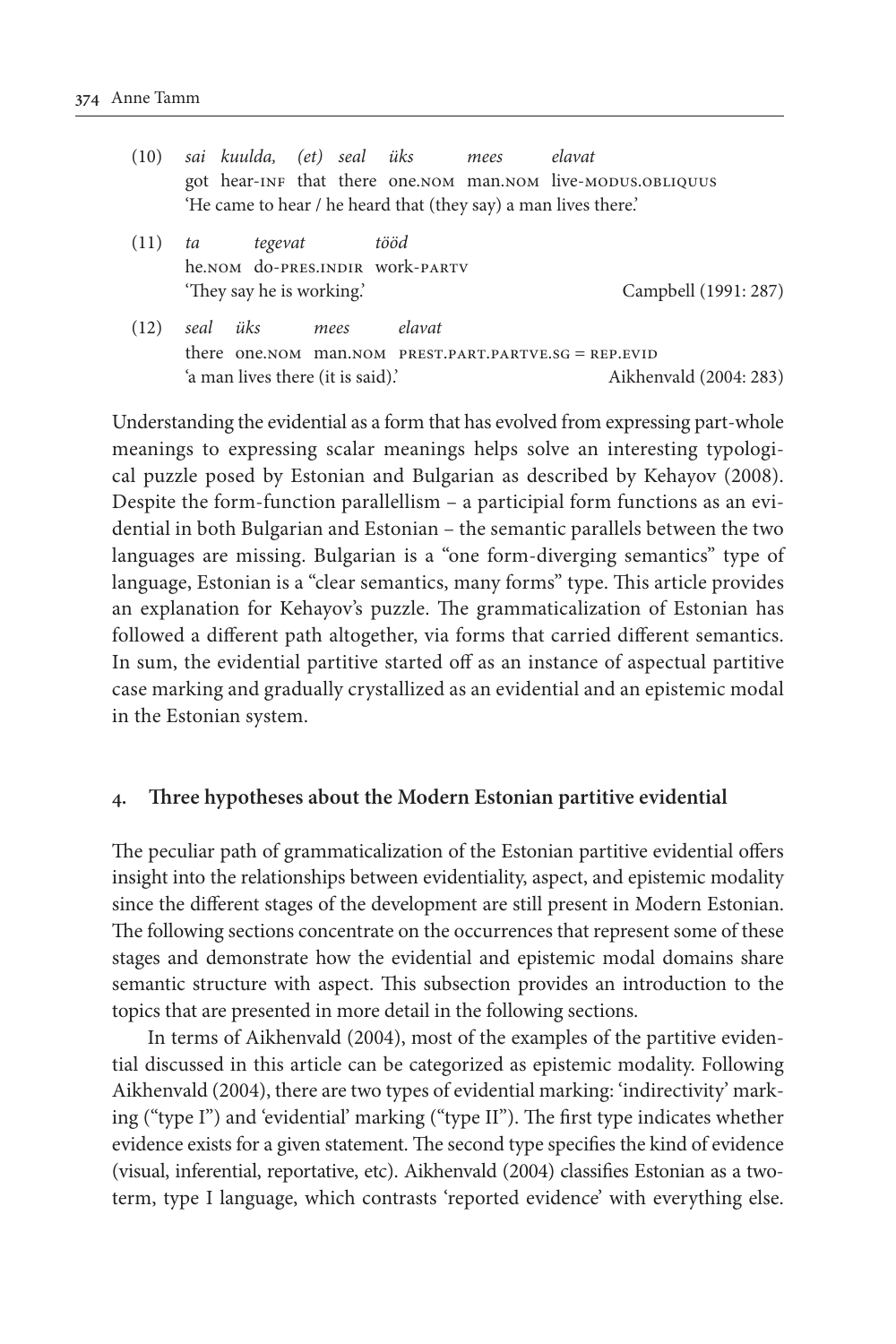Compared to the Estonian data discussed in Aikhenvald (2004), the following sections address more instances of the partitive evidential (epistemic) form in embedded environments in combination with several verb classes, such as verbs of saying or mental epistemic verbs. On the basis of the data discussed in this article, I will show that in embedded environments it is irrelevant whether the information results from hearsay or perception. In this sense, what I refer to as the partitive evidential comprises a wider range of meanings than an A3 language as in Aikhenvald (2004: 33), where indirect and all other evidence are contrasted. However, 'inference' is set apart as a separate category and is excluded from the set of partitive evidential meanings. In addition, my approach discusses a wider range of speaker-event relationships. In this respect, my goals are close to those of Garrett (2001), Faller (2002), or de Haan (2005).

The proposal here is thus to analyze a wider array of occurrences and see which analysis fares best in each occurrence of the partitive evidential. Some informally worded hypotheses are a good starting point for the investigation of the partitive marked present participle in environments where it is not partitive marked due to agreement with a nominal head.

- 1. The indirect hypothesis: the occurrences of partitive marked present participle have evidential indirect semantics. The prototypical examples of the category comprise instances that are reportative evidentials, which indicate that the information was reported to the speaker by another person, hearsay evidentials, which indicate reported information that may or may not be accurate, and quotative evidentials, which indicate that the information is accurate and not open to interpretation. The category is tested with continuations that refer to the hearsay or indirect nature of the proposition such as *Nagu mulle räägiti/ kuuldavasti* 'as I heard/was told'.
- 2. The epistemic modality hypothesis: the occurrences of the partitive marked present participle have epistemic modal semantics. This is a category that is concerned with the marking of the speaker's degree of confidence, certainty or belief in the proposition, which I test with variants of sentence continuations that are sensitive to the belief in evidence, such as *mida ma ei tea kindlalt* 'which I do not know for sure'.
- 3. The partitive hypothesis: the occurrences of the partitive marked present participle have the scalar semantics that is characteristic of the aspectual domain in Estonian and remotely related to part-whole relationships. This meaning bears closest resemblance to epistemic modality but is a category defined language-internally on the basis of the developments of the Estonian partitive and its semantics. According to the partitive hypothesis, there is a semantic category that is sensitive to the degree of completeness. In case of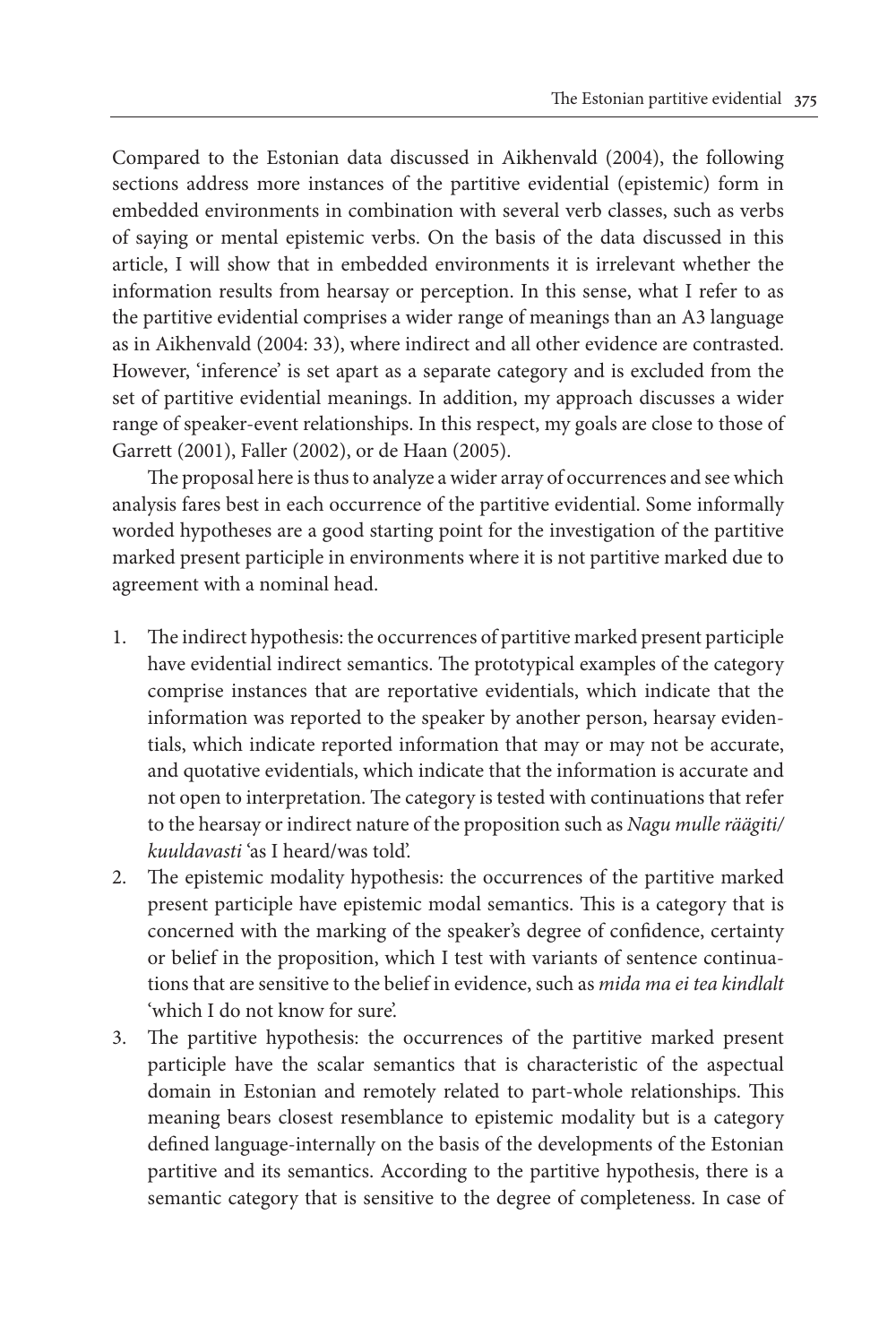evidentiality, the morphological encoding is sensitive to the degree of strength of evidence for the event. In case of aspect, the morphological encoding is sensitive to the degree of event realization. In other words, partitive encodes that something is less than what was expected. I test this meaning element with continuations containing completion adjectives and scale-sensitive tests such as *mille jaoks mul ei ole täielikku tõendust* 'for which I have not got complete evidence' and tests that are sensitive to the degree of belief.

In addition, I use occasionally other types of tests to check the compatibility with different sources of perception and in order to clarify the type of meaning relations in the example sentences. I expect all hypotheses to be correct for some cases, giving a more complete picture about the data. Importantly, I wish to introduce the concept of epistemic modality into an analysis of a wider range of the occurrences of the partitive evidential and show that the semantics of the category bears similarities to the Estonian aspectual semantics.

# **5. Independent partitive evidential uses: Reportative with incomplete evidence**

The partitive evidential appears in embedded environments and has an indpendent use, which comes closest to Aikhenvald's definition of evidentiality. This subsection confirms Aikhenvald's classification of the morpheme as a reportative. However, it provides evidence that the evidential is not a pure reportative, since the report necessarily combines with the meaning of incomplete evidence (or the speaker's decision to present the evidence as such). An instance of independent use of the partitive evidential is presented in (13), which forms a minimal pair with the unmarked indicative form in (14). The modification of the unmarked (indicative) sentence by 'as I was told/they say/ (inferential) probably' in (14), shows that while the morphological form has its distinct semantics, it is not the case that the elements of this particular kind of semantics necessarily trigger the use of the morpheme. The indicative form may be underspecified for the semantics under investigation; the semantic content can be expressed by lexical as well as morphosyntactic means. In addition, the impossibility of an inferential adverb *nähtavasti/ ilmselt* 'probably ('as can be inferred on the basis of what we see')' in (13) as opposed to (14) proves that the partitive evidential is not a vague indirectivity marker and it certainly is not an inferential marker.<sup>9</sup>

**<sup>9.</sup>** It is the indicative Example (14) and not (13) that is used in inferential contexts as hearing a doorbell, in the knowledge of the fact that Mary should be arriving.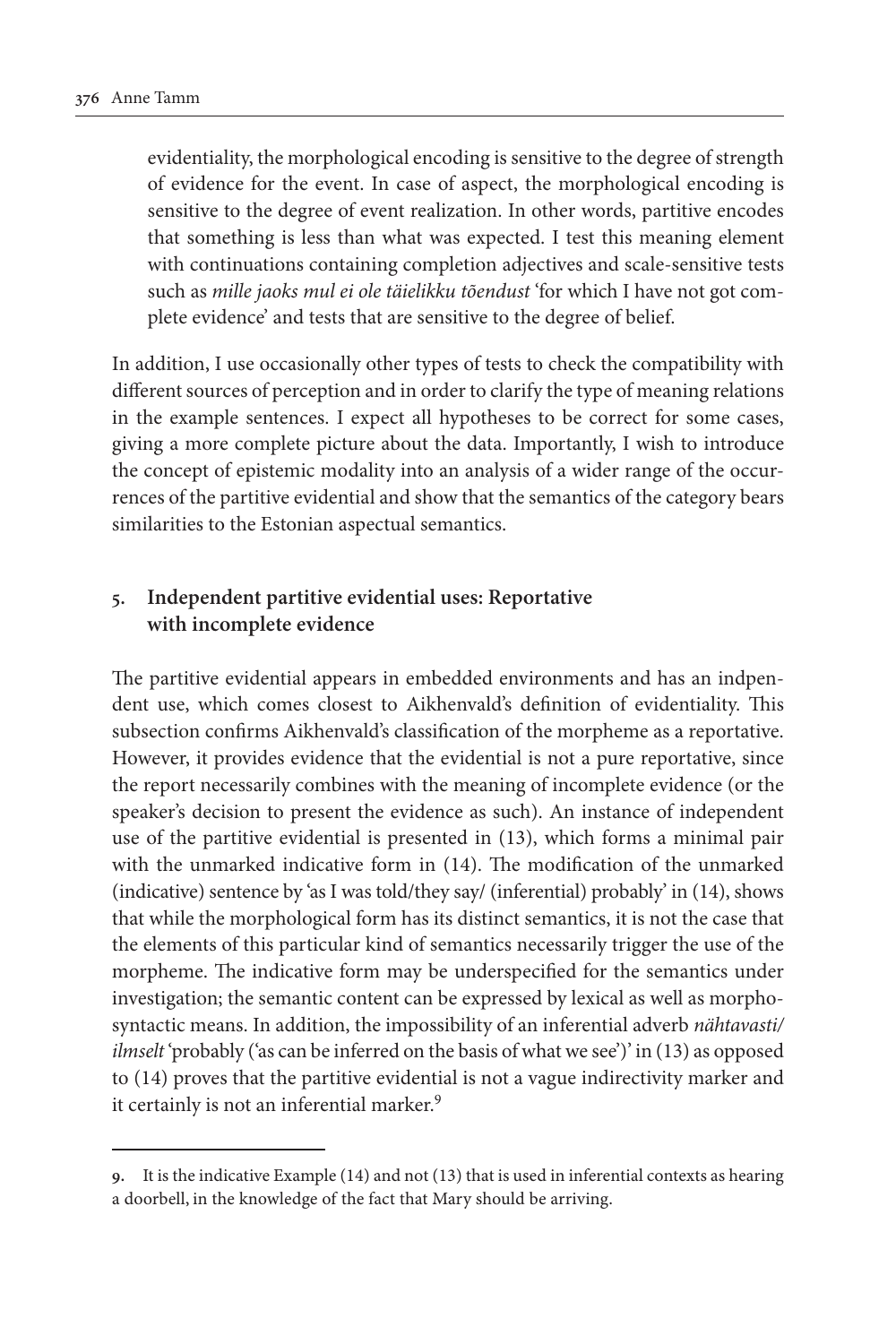- (13) *(Nagu mulle räägiti / kuuldavasti / #nähtavasti)* As I.ADE tell-past-impers as heard probably-inferential *Mari tulevat koju.* M.[NOM] come-PART EVID home 'Allegedly, Mary is coming home.'
- (14) *(Nagu mulle räägiti / kuuldavasti / nähtavasti)* As I.ADE tell-PAST-IMPERS as heard probably-inferential *Mari tuli koju.* M.[NOM] come-3.s.pst home 'As I was told/they say/probably, Mary came home.'

The evidence available to the Speaker does not correspond to the expectation about the required evidence for the event in a sentence with the partitive evidential used independently. This can be 'entailment' in (13); the combination of sentences is anomalous if extended by a phrase that conveys strong evidence for the event, as in Example (15) with past reference and the extension 'which I've seen myself and I know for sure.' The semantics of report can also be an entailment, as witnessed by the non-cancelable nature of mediation by the phrase 'which I have not learned from anyone else'.

- (15) # *Mari olevat tulnud, mida nägin ise pealt* M.[NOM] be-PART\_EVID come-NUD\_PTCP, which I've seen myself *ja tean kindlalt.* and I know for sure. ('Allegedly, Mary has come, which I've seen myself and I know for sure.')
- (16) # *Mari olevat tulnud, mida ma pole kelleltki* M.[NOM] be- PART\_EVID come-NUD\_PTCP, which I've not learned *teada saanud.* from anyone else

('Allegedly, Mary has come, which I've not learned from anyone else.')

In addition, the indicative Example (14) and not the partitive evidential one (13) can be used for reporting information from other sources, such as letters, signs, newspapers, books, radio, TV, or other speakers. It is not a quote, but rather closer to hearsay. Faller (2006: 4) describes a situation of improvised testing of the reportative in Cuzco Quechua, where the reported evidential is used by a mediator to render her question to a hard-hearing mother-in-law in a louder voice. This situation does not lead to the use of the Estonian partitive evidential; instead, an indicative is used.

On the other hand, testing maximal evidence splits markedly in indicative sentences, showing that strictly evidential meaning is cancelable (17) while the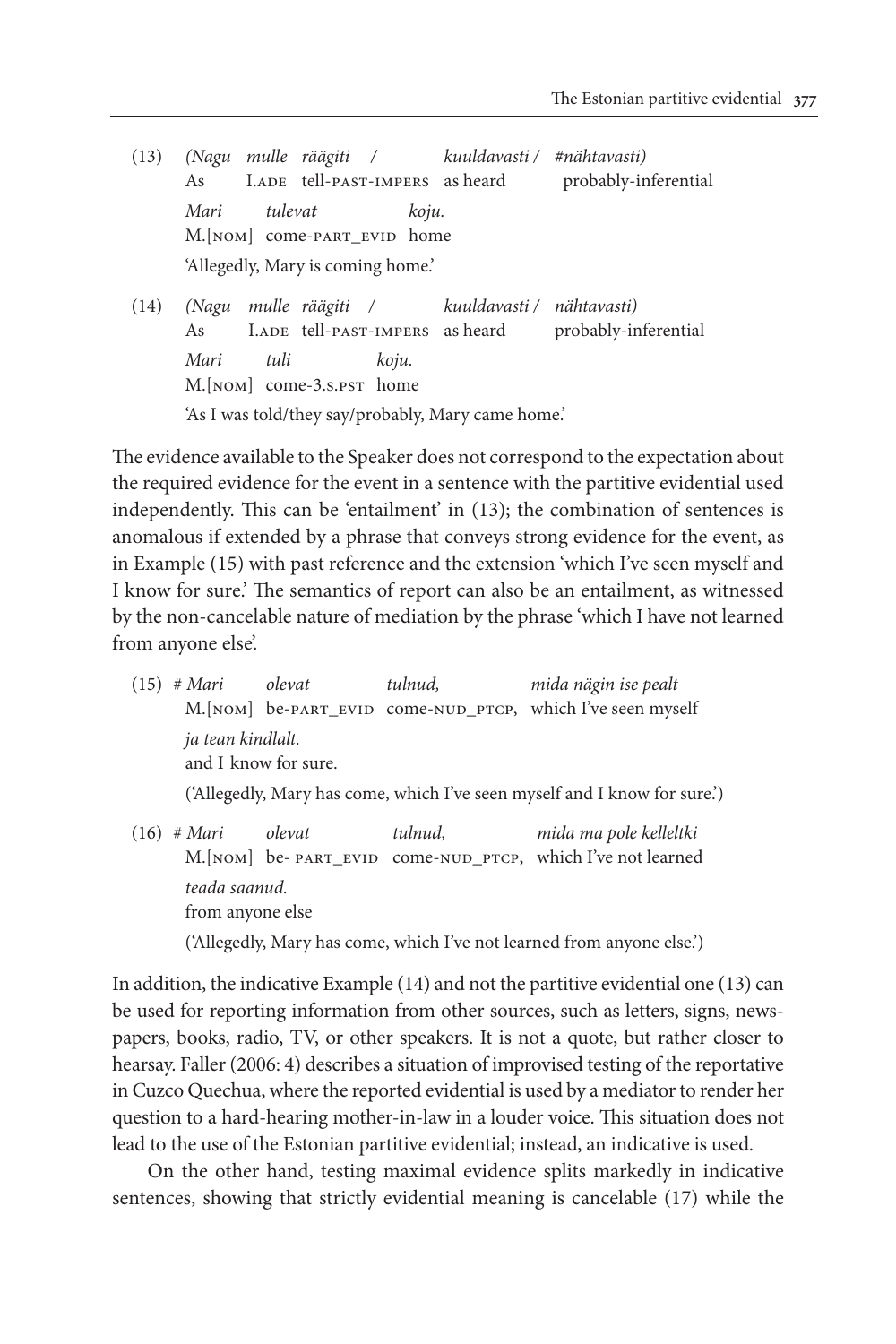judgment about full evidence is not (18). The lack of report and vision are cancelable as shown in (17) and (19); therefore, they are implicatures in the corresponding indicative sentences.

(17) *Mari tuli koju, mida ma ise pealt ei näinud.* M.[NOM] come-3.past.sg home which I have not seen myself 'Mary came home, which I have not seen myself.'

(18) # *Mari tuli koju, mida ma ei tea* M.[NOM] come-3.past.sg home which I do not know for *kindlalt/mille jaoks mul ei ole täielikku tõendust.* sure/for which I have not got complete evidence. 'Mary came home, which I do not know for sure/for which I have not got complete evidence.'

(19) *Mari tuli koju, mida ma pole kelleltki teada saanud.* M.[NOM] come-3.PAST.SG home, which I've not learned from anyone else 'Mary is coming home, which I've not learned from anyone else.'

In the indicative sentence, the data in  $(17)$ – $(19)$  show that the evidence available to the speaker corresponds to the expectation about the evidence, and the source of the message does not have to be another speaker. If the sentence is negated, the sentence containing the independent use of partitive evidential retains the presupposition of another speaker (allegedly...) as the source of the message of the event in (20).

(20) *Mari ei olevat tulnud koju.* M[nom] neg be-part\_evid come-nud\_ptcp home 'Allegedly, Mary is not coming home.'

Applying a test in Faller (2002: 100), the propositional content can be questioned with adverbs such as 'really' (21). The test shows that the propositional content pertains to the epistemic modal part of the meaning and not the reportative part. Faller (2002: 110) studies the claim that epistemic modals are not propositionallevel operators, and applies a test that she refers to as 'challengability test'. If the meaning of the morpheme can be questioned, doubted, rejected or (dis)agreed with, then it contributes to the truth conditions of the proposition expressed, otherwise, it does not. Example (21), applied to (20), shows that the test can be understood as yielding either a pass or a failure; what can be questioned is the epistemic part of the meaning but not the indirect part.

(21) *Kas tõesti (sa ei tea seda / #kas tõesti keegi seda sulle ei öelnud)?* Q\_PTCL really you do not know / Q\_PTCL really nobody told you 'Really?' (Understood as: you really do not know? And not: really, nobody told you?)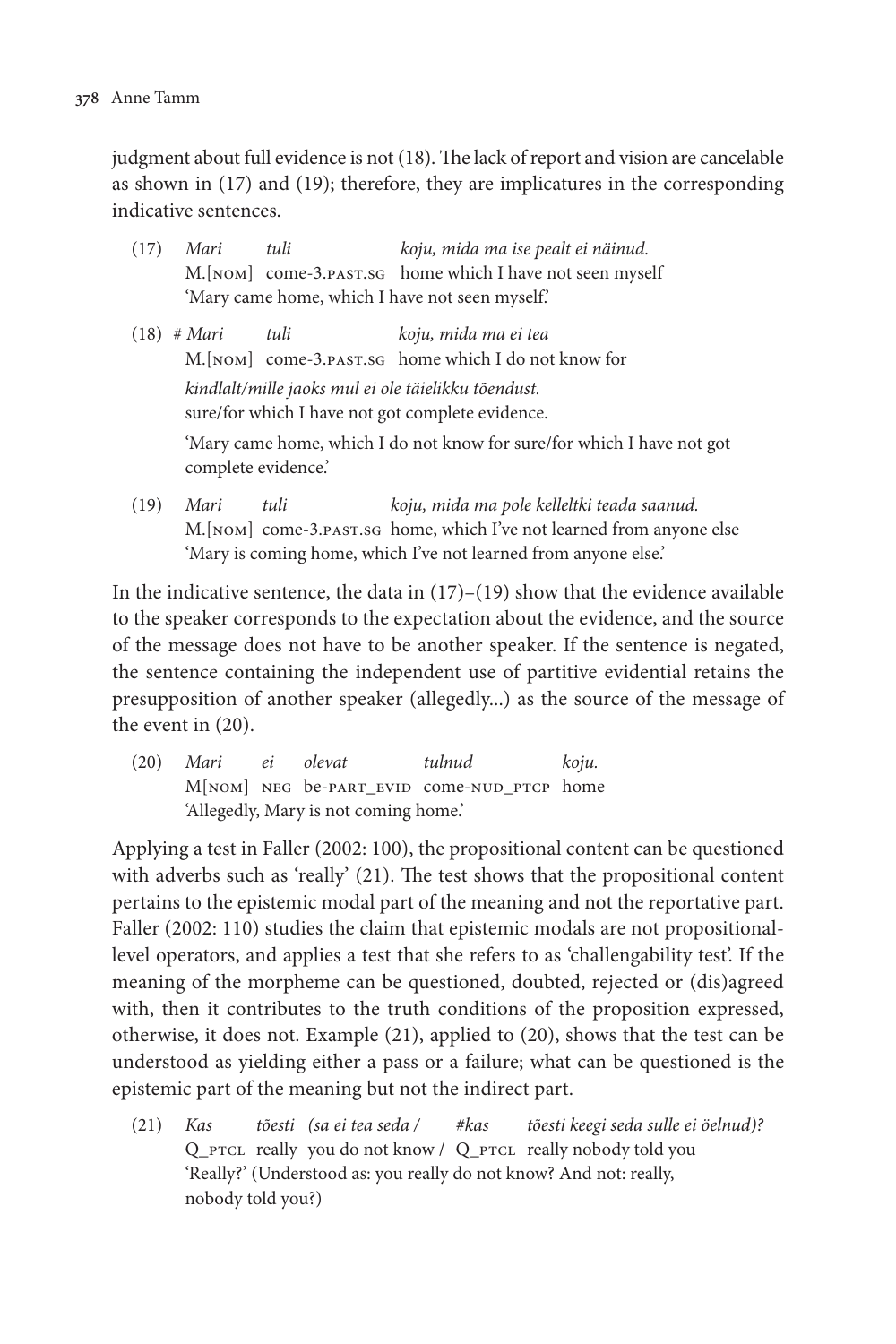Although many issues around this test are still unclear, it brings out a difference in the interpretation of the partitive evidential. According to the test, the partitive evidential contributes to the truth conditions of the proposition expressed as an epistemic modal and does not contribute to the truth conditions as an indirect evidential.

These data confirm the three hypotheses worded in the previous subsection. The form encodes pure evidentiality, epistemic modality and, being sensitive to completion adverbs or adjectives, it confirms the partitivity hypothesis with respect to aspect. The independent use of the partitive evidential is an epistemic modality-conditioned reportative evidential, which encodes the lack of complete evidence.

### **6. The quotative: Verba dicendi**

The prototypical examples of the partitive evidential that are discussed in grammars and several previous sources encode indirect evidentiality and are referred to as the the quotative category, illustrated in (22). Combinations of an embedded partitive evidential verb and matrix *verba dicendi* are the basis for the meaning extension to indirect evidentiality in independent, non-embedded contexts as in sentence  $(1)$ .<sup>10</sup> The tests in  $(23)$  and  $(24)$  aim at detecting the meaning elements that are sensitive to evidence in example (22) that contains the partitive evidential.

- (22) *Mari ütles, et ta olevat koju tulnud*. M[NOM] say-3s.pst that s/he be-part\_evid home.ill come-NUD\_PTCP 'Mary said that s/he had come home.'
- (23) ??*Selleks on mul täielik tõendusmaterjal.* This-TRANSL be.3s I-ADE complete[NOM] evidence[NOM] 'I have full evidence for it.'
- (24) *Selleks ei ole mul täielikku tõendusmaterjali.* this-TRANSL NEG be I-ADE complete.PART evidence.PART 'I do not have full evidence for it.'

The continuation 'I have full evidence for it' (23) also stands for any other phrase with a content that reflects an expectation in the given context, or the general set of expressions of full evidence, for instance, the ones discussed in the previous section, *ma nägin seda ise pealt* 'I saw it myself ', or *tean/kuulsin seda kindlast allikast*

**<sup>10.</sup>** The patterns with verba dicendi are as follows: [x said that y V-evid], [x said that y V-fin], [x said y V-evid].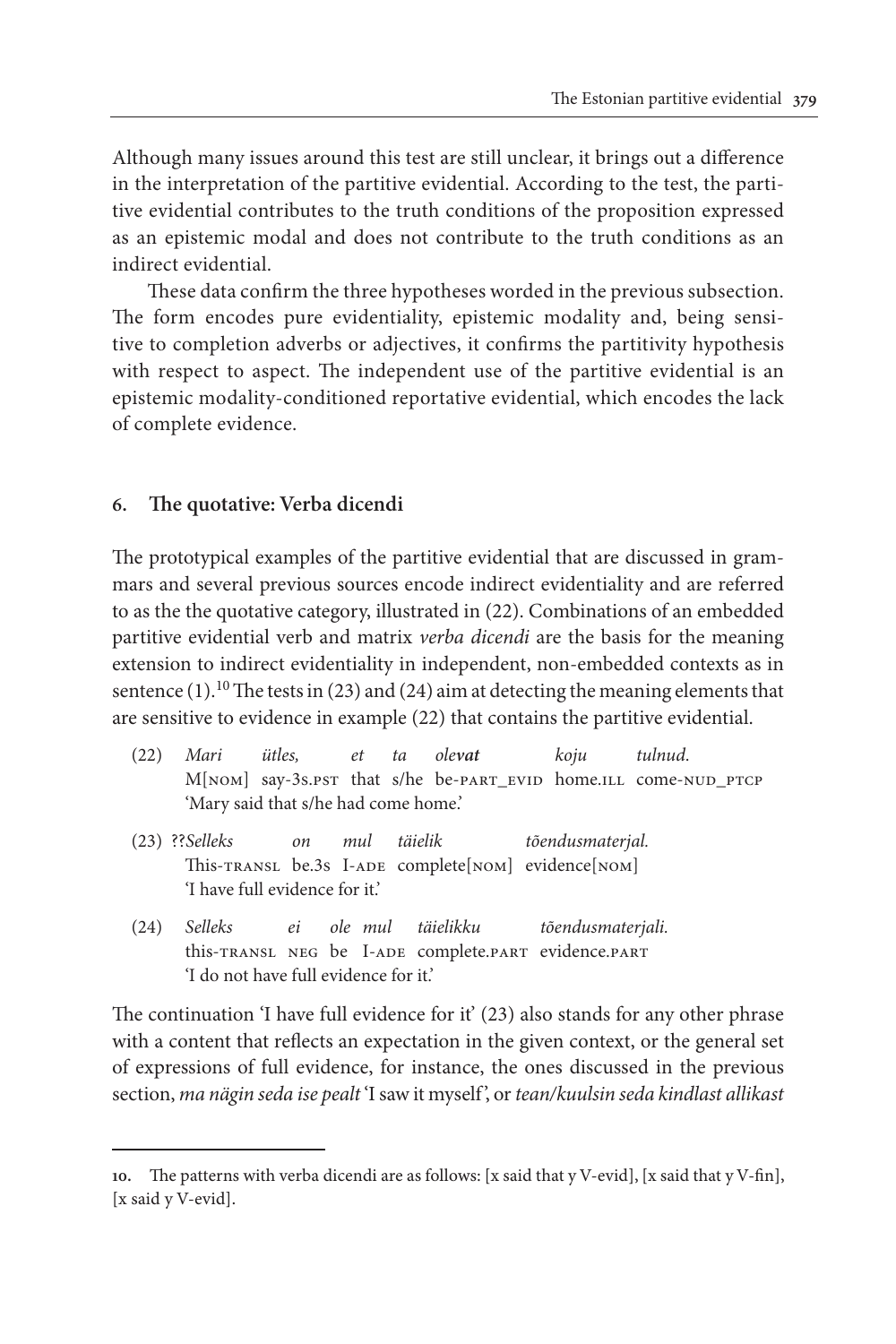'I know/ I've heard it from a reliable source'. These phrases are felicitous as continuations if understood to be uttered about the saying event (expressed by the matrix predicate) and unfelicitous if uttered about the coming home event (base predicate). On the contrary, the continuation 'I do not have full evidence for it' (24) is felicitously interpreted to pertain to the event described in the embedded base predicate. The test in (24) stands for the opposite of the test in (23), for instance, *ma ei näinud seda ise pealt* 'I did not see it myself ', *ma ei tea/ei ole seda kuulnud kindlast allikast* 'I know/ I've heard it from a reliable source', but it is also possible as a test involving no negation, such as in the case of less reliable media of perception for the given event, *ma kuulsin seda kaugelt* 'I could hear it from far away'.

The existence of the unmarked sentence (25) containing a verb of saying in the matrix suggests that it is not the presence of *verba dicendi* and quote or report that determine the encoding of the embedded verb in (22) and (25) – both contain a saying verb in the matrix predicate.

- (25) *Mari ütles, et ta tuli koju*. M[NOM] say-3s.pst that s/he come-3s.pst home.ill 'Mary said that s/he had come home.'
- (26) *Selleks mul on täielik tõendusmaterjal/* this-TRANSL I-ADE be-3s complete[NOM] evidence[NOM] *ei ole täielikku tõendusmaterjali.* NEG be complete.PART evidence.PART 'I have/ do not have full evidence for it.'

Differently from Example (22), the continuations of the sentence without an embedded partitive evidential verb in (25) are felicitous with the equivalents of: 'I have full evidence for it' and 'I do not have full evidence for it'. It is not the report that matters for the encoding. Instead, in (22), the speaker believes that Mary's evidence does not live up to the expectations of full evidence, or that Mary is generally a medium that classifies as providing insufficient evidence (she is blind, has a conflict of interests, or is a liar). In Example (25) without the partitive evidential, the speaker conveys nothing about his or her judgment about the completeness of the evidence.

It is possible to explain the minimal pair in modal terms. An acceptable extension to sentence (22) with the partitive evidential is 'in fact, I don't fully believe that she came', while 'in fact, I fully believe that she came' is contradictory, as in (28).

(27) *Mari ütles, et ta olevat koju tulnud*. M[NOM] say-3s.pst that s/he be-part\_evid home.ill come-NUD\_PTCP 'Mary said that s/he had come home.'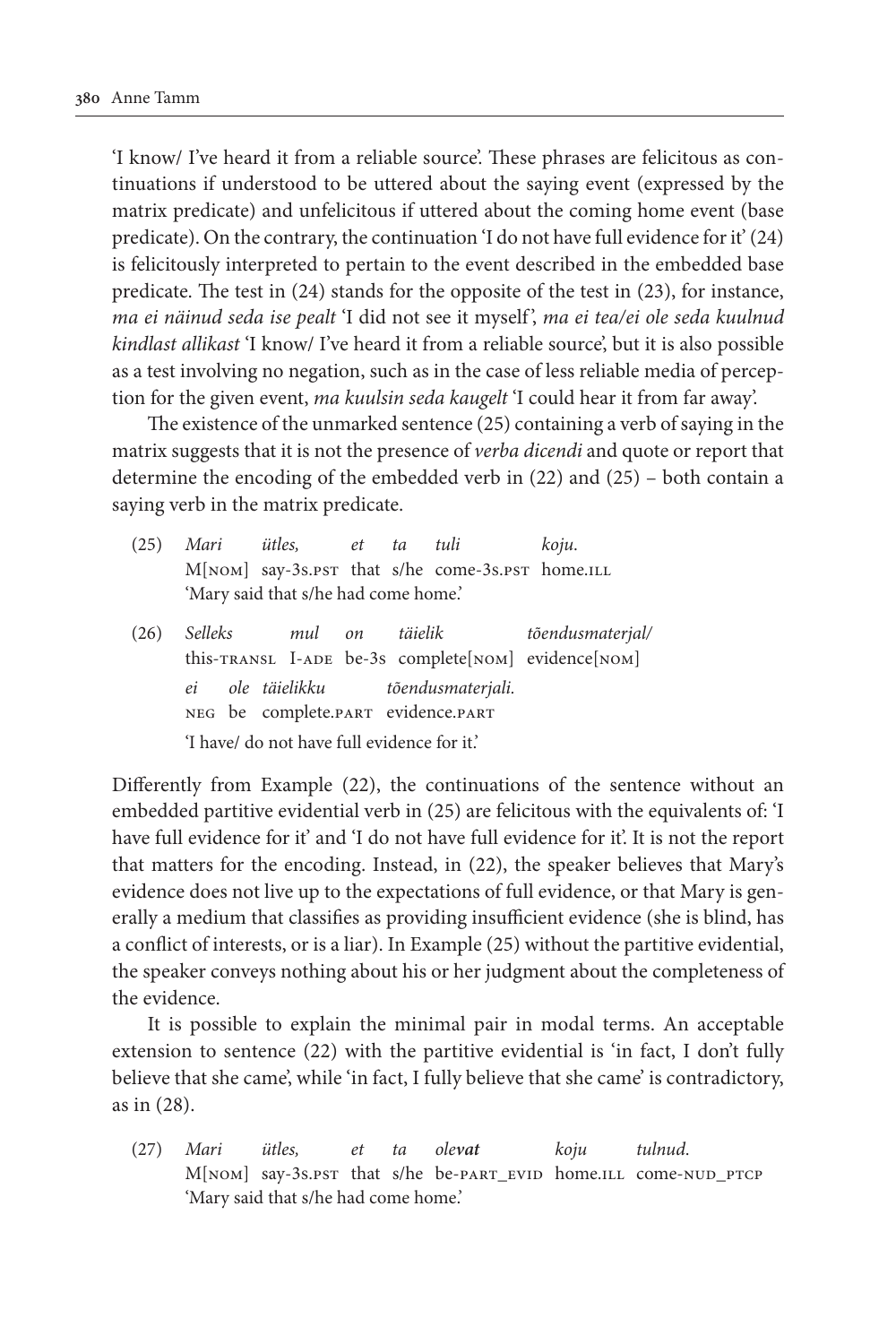(28) *Tegelikult, ma* ??*arvan / ei arva täielikult, et ta tuli.* really I[NOM] think-3s NEG think completely that s/he come.3.s.past 'In fact, I do/I don't fully believe that she came.'

The application of a more direct test that is constructed to address beliefs, combined with adverbs that express completeness – such as *täielikult* 'completely, fully' – show that the use of the partitive evidential excludes complete belief.

The fact that it concerns a report does not seem to decrease the degree of evidence in the environment of *verba dicendi,* but for lack of a good test it cannot be claimed with certainty. In (25), the speaker believes that Mary's evidence is sufficient and that Mary is a reliable medium. Report as such does not provide either a necessary or a sufficient condition for the use of the partitive evidential here. In a way, indirect evidence can even still count as complete evidence. These data indicate the weakness of the reported hypothesis for the *verba dicendi* class. They provide support for an epistemic modal and partitive based analysis in terms of insufficient degree of evidence for the event with regard to the expectation about complete evidence. Complete evidence would be in typical cases direct perception, or inference, where the speaker's attitudes can be consequently based on.

#### **7. Mental epistemic verbs**

The reportative-quotative construction, where the partitive evidentials are embedded under matrix clauses with *verba dicendi,* is merely one of the environments of the occurrence of this morpheme. The analysis in the previous section may be extended to several mental epistemic matrix verbs such as *arvama* 'think, have an opinion', *uskuma* 'think, believe', which can be used as *verba dicendi*, illustrated in (29). The test sentence shows that sentence (29) is like (22) with the partitive evidential and unlike sentence (25) without one.

(29) *Mari arvas end kodus olevat.* M[NOM] think-3s.pst self.part home.ine be-part\_evid 'Mary thought that she was at home.'

It is odd to continue the sentence with 'I have full evidence for it' (or its specifications), as in (30). The opposites, as in (31), are not.

- (30) ??S*elleks on mul täielik tõendusmaterjal.* this-TRANSL be-3sG I-ADE complete[NOM] evidence[NOM] 'I have full evidence for it.'
- (31) *Aga selleks ei ole mul täielikku tõendusmaterjali.* But this-TRANSL NEG be I-ADE complete.PART evidence.PART 'But I do not have full evidence for it.'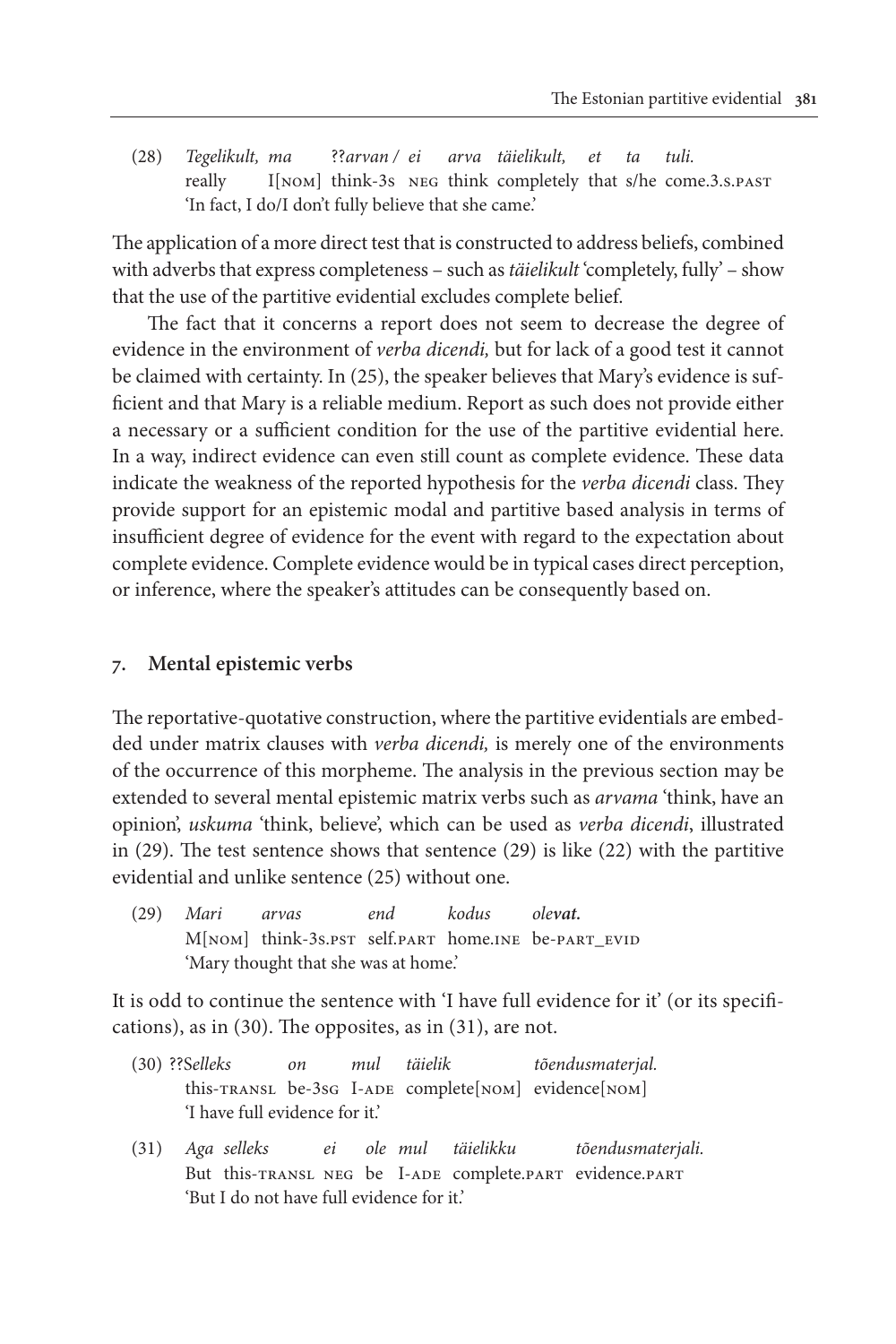Applying the more direct tests that address beliefs and contain completion adjectives or adverbs, 'In fact, I don't fully believe that she was' in (32), encoding less than full belief, indicates an acceptable sequence of sentences while (33), asserting full belief, 'In fact, I fully believe that she was,' does not.

- (32) *Tegelikult, ma ei arva päris/täielikult, et ta oli.* 'In fact, I don't fully believe that she was.'
- (33) ??*Tegelikult, ma arvan täielikult, et ta oligi.* 'In fact, I fully believe that she was.'

The explicit expression of incomplete evidence for the propositon, as in (29), contrasts with (34), which contains the mental epistemic verb and a complement clause representing the proposition, but without the partitive evidential. Like with *verba dicendi*, the complementation without the partitive evidential is possible.<sup>11</sup>

|                                                |  |  | (34) Mari arvas.                                  | et | ta. | on | kodus. |
|------------------------------------------------|--|--|---------------------------------------------------|----|-----|----|--------|
|                                                |  |  | M[NOM] think-3s.pst that s/he[NOM] be.3s home-INE |    |     |    |        |
| 'Mary thought that she (herself) was at home.' |  |  |                                                   |    |     |    |        |

Sentence (34) can be followed by all test sentences, as seen in (35)–(38).

- (35) S*elleks on mul täielik tõendusmaterjal.* this-TRANSL be-3sG I-ADE complete[NOM] evidence[NOM] 'I have full evidence for it.'
- (36) *Aga selleks ei ole mul täielikku tõendusmaterjali.* But this-TRANSL NEG be I-ADE complete.PART evidence.PART 'But I do not have full evidence for it.'
- (37) *Tegelikult, ma ei arva päris/täielikult, et ta oli.* 'In fact, I don't fully believe that she was.'
- (38) *Tegelikult, ma arvan täielikult, et ta oligi.* 'In fact, I fully believe that she was.'

In (35)–(38), the indicative marking is underspecified with respect to the completeness of the evidence in these tests if applied to the constructions of verbs of saying and mental attitude; the meaning of complete evidence is an implicature. The sentences with the partitive evidential cannot appear with continuations that express complete evidence and full belief. On the other hand, incomplete evidence and insufficient belief cannot provide the sufficient conditions for partitive evidential encoding. As the 'quotatives' with *verba dicendi*, the mental epistemic verbs easily lend themselves for an epistemic modal analysis and the indirectness hypothesis is

**<sup>11.</sup>** Constructions with mental epistemic verbs have the following patterns: [x thinks y V-evid] and [x thinks that y V-fin].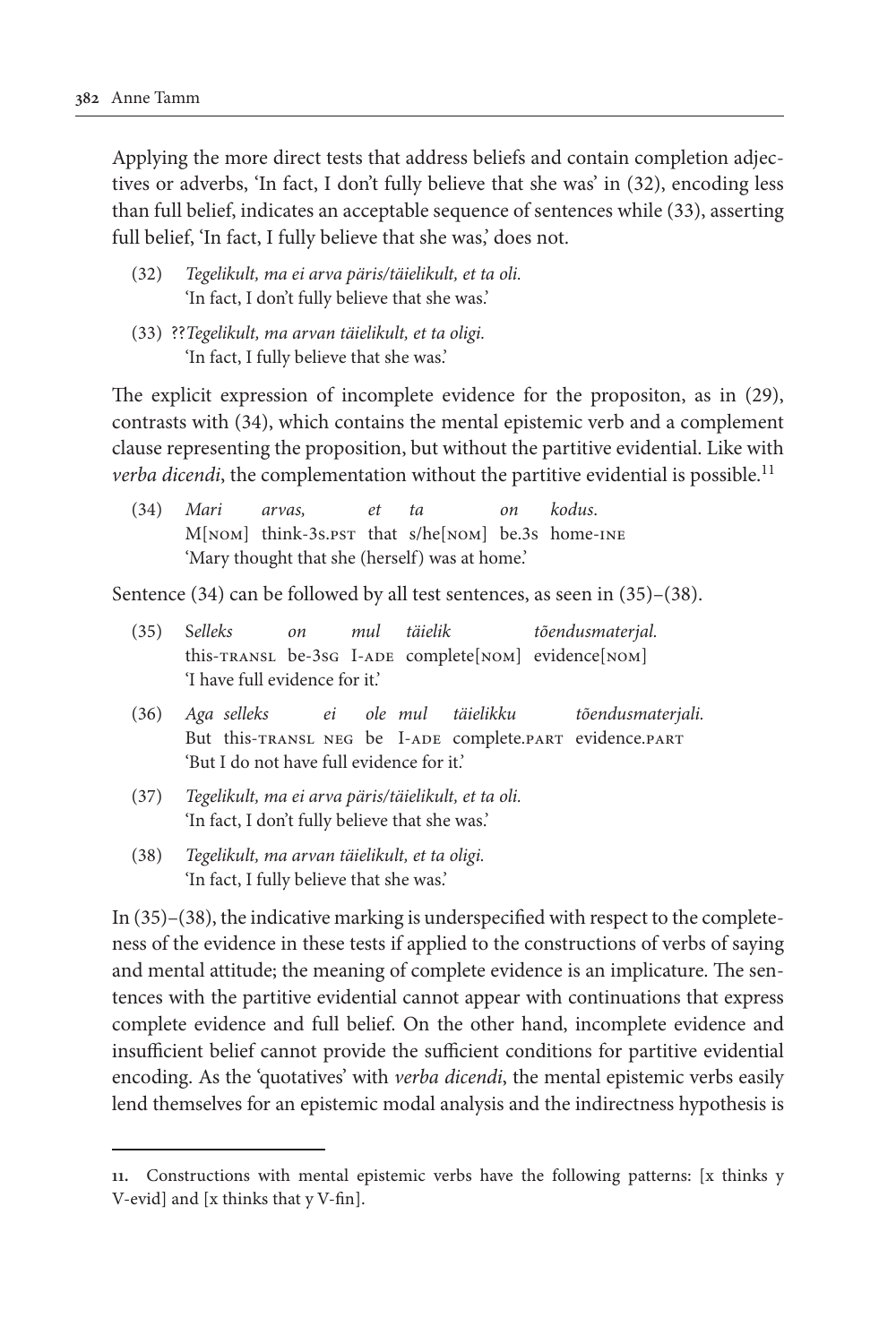less plausible. The sentences with the partitive evidential express the incomplete, non-maximal nature of the evidence for the situation, while there is a contextually determined or a standard expectation of complete evidence for the situation.

### **8. Visual evidence and other types of sensory evidence: Verba sentiendi**

Previous sections compared the occurrences of the partitive evidential in its independent uses, with *verba dicendi* and with *verba sentiendi* and established that there is a discrepancy between an expectation – the contextually determined complete evidence – and the speaker's evaluation of and belief about the available evidence. Complete evidence could also be a report or an inference. In the previous sections, the main tests for complete evidence included visual perception. This section concentrates on perception verbs. Does visual evidence indeed constitute complete evidence for all types of events, and how do other types of sensory evidence compare to visual evidence? How much does the fact that the event is not directly seen determine the incompleteness of the evidence?

I hypothesize that the types of evidence form a scale of vision>hearing>other sensory perception, as attested in many morphologically explicit evidential systems. In many types of evidential systems, the speaker specifies what kind of evidence he has, that is, what is the source of his information. In some evidential systems, visual evidence differs from auditory or other sensory evidence, providing either stronger or a differentiated type of evidence, which results in different marking. That the Estonian embedded predicates that denote complete evidence are encoded differently from those that have incomplete evidence has remained unnoticed yet. In Modern Estonian, the predicate marked with the partitive evidential is anomalous in combination with a vision verb in the matrix clause if the sentence is used out of context (39).

(39) # *Mari nägi teda koju tulevat*. M[NOM] see-3s.pst him/her.part home.ill come-part\_evid Intended meaning: 'Mary saw him/her come home.'

Instead, it is the *m-*stem non-finite inessive verb form (the *mas-*infinitive) (40) that is grammatical with vision verbs in the matrix clause.<sup>12</sup>

**<sup>12.</sup>** The m-stem non-finite inessive verb form (the mas-infinitive) is the form of the progressive and in different contexts it is also the form of the absentive in Estonian. Constructions of sensory evidence have the following patterns: [x perceives y V-mas], [x perceives that y V-fin], [x perceives y V-evid]. The middle (unaccusative) forms optionally contain the partitive evidential. The patterns are as follows: [y seems V-evid], [seems, that y V-fin].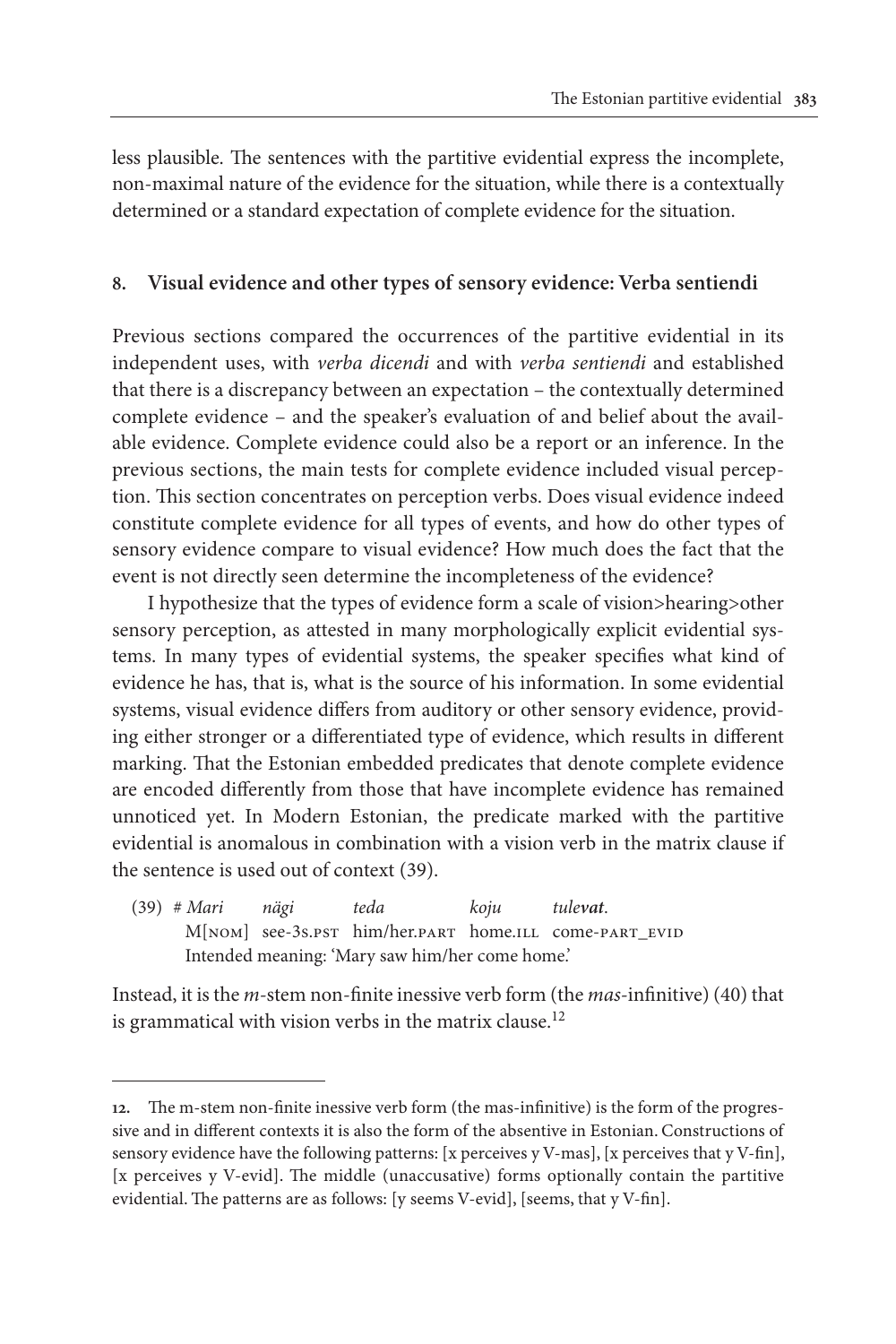(40) *Mari nägi teda koju tulemas*. M[nom] see-3s.pst him/her.part home.ill come-mas\_inf 'Mary saw him/her come home.'

On the contrary, given the same base event that can be seen, heard and sensed (*e.g.*, as in a situation where the giant comes home and the house is shaking); the partitive evidential is grammatical with acoustic and other sensory perception verbs (41), (42).

| (41) | Mari kuulis                     | teda | koju | tulevat.                                                |
|------|---------------------------------|------|------|---------------------------------------------------------|
|      |                                 |      |      | M[NOM] hear-3s.pst him/her.part home.ill come-part EVID |
|      | 'Mary heard him/her come home.' |      |      |                                                         |

(42) *Mari tundis teda koju tulevat*. M[NOM] sense-3s.pst him/her.part home.ill come-part EVID 'Mary felt/sensed/smelled etc him/her come home.'

Acoustic and other sensory perception verbs in the matrix clause are anomalous in combination with the *mas-*infinitive form (43), (44).

|                                                   |  | $(43)$ # Mari   | kuulis    | teda | koju         | tulemas.                                              |
|---------------------------------------------------|--|-----------------|-----------|------|--------------|-------------------------------------------------------|
|                                                   |  |                 |           |      |              | M[NOM] hear-3s.pst him/her.part home.ill come-mas_INF |
| Intended meaning: 'Mary heard him/her come home.' |  |                 |           |      |              |                                                       |
|                                                   |  | $(AA)$ + $Maai$ | $t$ undic | tada | koju tulomac |                                                       |

(44) # *Mari tundis teda koju tulemas*. M[nom] sense-3s.pst him/her.part home come-mas\_inf Intended meaning: 'Mary felt/sensed/smelled etc him/her come home.'

Given these data, visual evidence is set apart from other types of sensory evidence. The question is whether the selection is determined by lexical, grammatical or encyclopedic factors. The data in (45) suggest that, as with the constructions with mental epistemic verbs and *verba dicendi*, there are idiosyncratic lexical-syntactic restrictions on the complementation patterns. The use of the partitive evidential in a complement clause with an overt complementizer has not grammaticalized with sensory perception verbs (45).

|  | $(45)$ * Mari tundis. | et | ta | tulevat                                                             | koju. |
|--|-----------------------|----|----|---------------------------------------------------------------------|-------|
|  |                       |    |    | M[NOM] sense-3s.pst that s/he[NOM] come-part evip home.ill          |       |
|  |                       |    |    | Intended meaning: 'Mary felt/sensed/smelled etc him/her come home.' |       |

There is an interesting difference between reportative and auditory readings and complementation patterns that arise with the matrix verb 'hear' (46). While the auditory, temporally simultaneous reading ('Mary heard him/her come home') is not possible in a *that*-complement clause with the partitive evidential, the reportative reading is, in a construction referring to two temporally distinct events ('Mary heard that s/he would come home').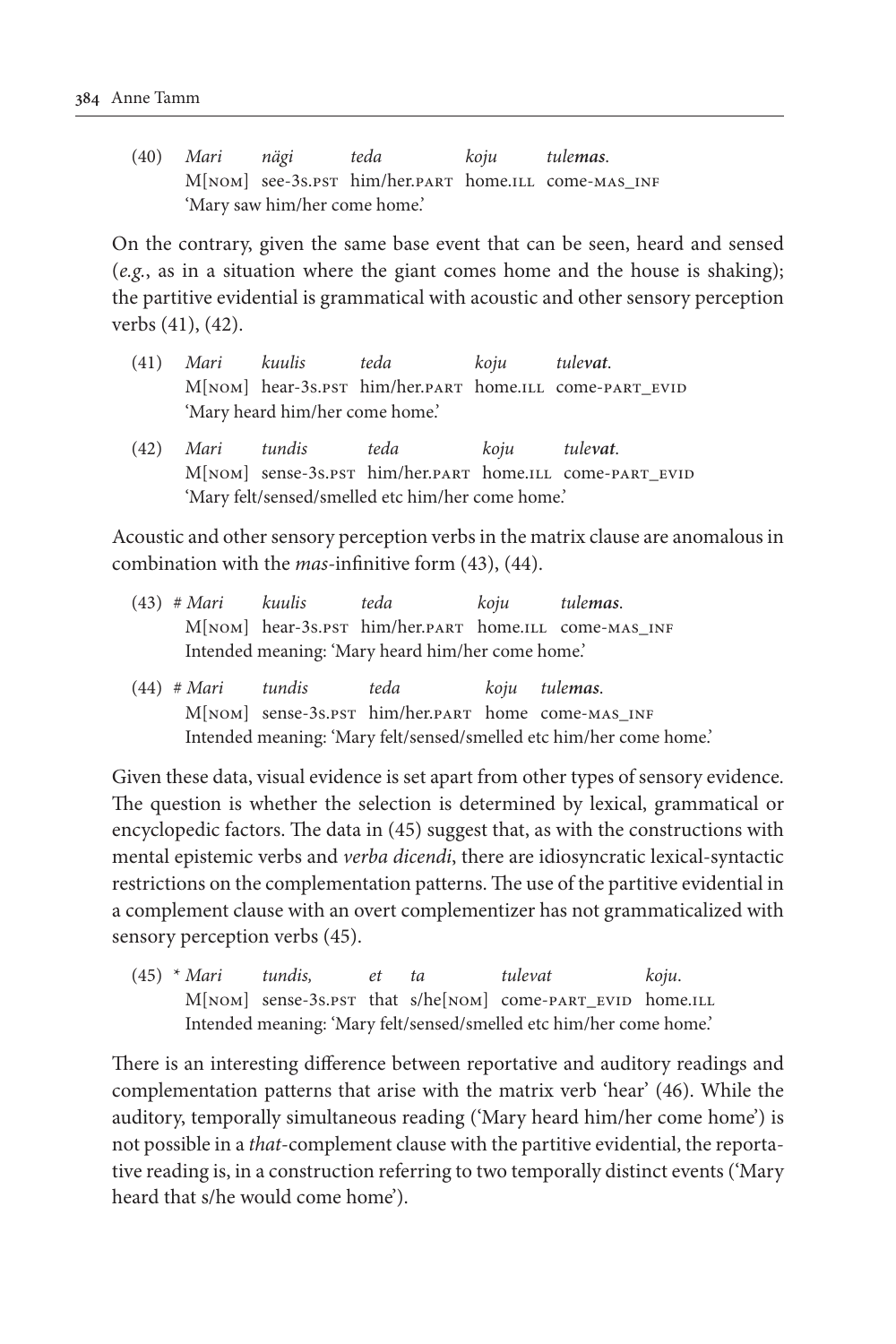(46) *Mari kuulis, et ta tulevat koju.*  $M$ [NOM] hear-3s.pst that s/he[NOM] come-part evip home.ill Intended meaning: \*'Mary heard him/her come home.' 'Mary heard (from someone) that s/he would come home.'

The example suggests that the partitive evidential unites several types of incomplete evidentiality, but the distinct patterns encode additional temporal and other semantic restrictions.

While the explanation of these restrictions is beyond the limits of this paper, it is important to point out that they exist and yield the question of the interdependence between evidence types, perception and the properties of the base events. The following tests aim at clarifying the semantics containing perception verbs and describing events that can be seen, heard and sensed. I wish to find out if evidence can be understood in terms of a scale, and next, if visual evidence corresponds to the maximal degree of evidence for all events. The tests try to establish if there is an implicational scale ordered according to the completeness of evidence. The test is based on the Gricean maxim of quantity, which requires the Speaker to be maximally informative. If the Speaker chooses to use a term that is weaker on a scale of evidence, there is a scalar implicature that he cannot communicate evidence that is mapped to a stronger term on the implicational scale. If vision is the strongest term, then the test would predict for vision verbs that they behave linguistically as the strongest term as well. With vision verbs in the matrix clause, I expect an odd effect with the continuation with 'even' and the information that Mary was unable to hear or sense the event. The odd effect would arise since the information about hearing or sensing the event is less informative than the information about seeing it. In case of auditory verbs, the test would predict the felicity of 'even', negation and the vision verb; auditory verbs are predicted to create an odd effect with 'even' and the other sensory perception verbs. If someone is reported to have sensed an event, the implicature is that she was unable to hear or see it and the seeing and hearing verbs are predicted to be felicitous with the negation and 'even'. These tests are applied in (47)–(49).

- (47) *Mari ainult nägi teda koju tulemas,* M[NOM] only see-3s.pst him/her.part home.ill come-MAS\_INF ? *aga isegi ei kuulnud /* ?*aga isegi e tundnud.* but even NEG hear-NUD\_PTCP but even NEG sense-NUD\_PTCP 'Mary only saw him/her come home, ? but did not even hear/sense it.'
- (48) *Mari ainult kuulis teda koju tulevat,* M[NOM] only hear-3s.pst him/her.part home come-part\_evid *aga isegi ei näinud /* ?*aga isegi ei tundnud*. but even NEG see-NUD\_PTCP but even NEG sense-NUD\_PTCP 'Mary only heard him/her come home but did not even see/?sense it.'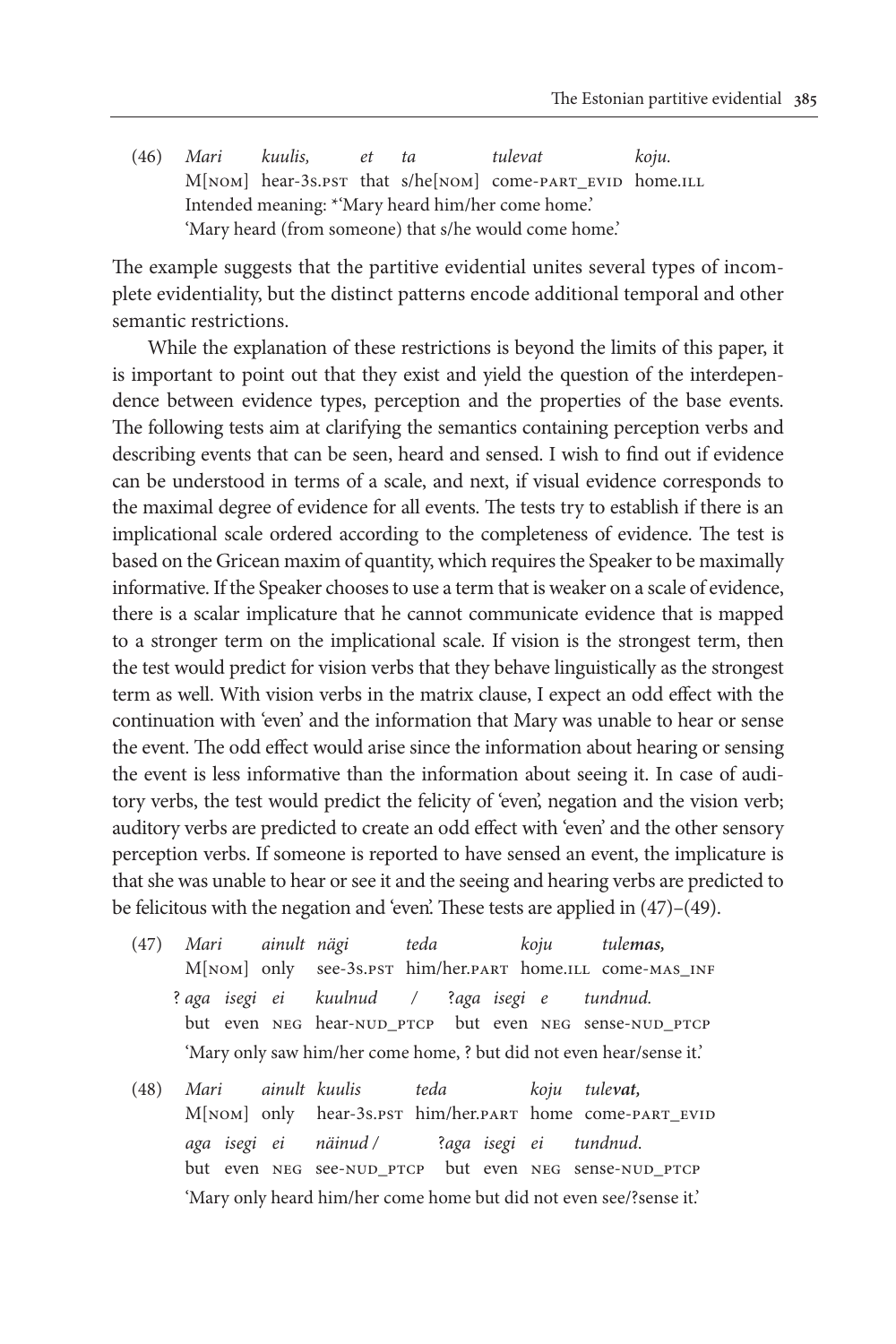(49) *Mari ainult tundis teda koju tulevat,* M[NOM] only sense-3s.pst him/her.part home come-part evid *aga isegi ei näinud / aga isegi ei kuulnud*. but even NEG see-NUD\_PTCP but even NEG hear-NUD\_PTCP 'Mary only sensed him/her come home, but did not even see/hear it.'

Implicatures create a clear scale of evidence types. The results of the test in (47)–(49) show that there is an implicational scale ordered according to the degree of being informative. The scale of the strength of evidence is made up as follows: vision>hearing>other, if applied to events that can be seen, heard and perceived by other senses. Hearing and sensing are weaker terms on the scale, providing a lower degree of strength of evidence. If the speaker reports about Mary that she heard an event of entering the house, then the speaker (again) obeys the Gricean Maxim of quantity in making his contribution maximally informative, communicating that the stronger claim cannot be made. However, this information is still weaker than required according to the expectation. In sum, the partitive evidential does not mark the embedded predicate of the vision verb but it does mark the embedded predicate of other sensory verbs. There is, therefore, a stronger indication that auditory evidence corresponds to a lower degree of evidence compared to the expected complete evidence for the event on the evidence scale. Any other sensory type of evidence corresponds to an even lower degree of evidence. This sensitivity to the strength of evidence is reflected in the grammatical marking.

However, using different verbs, such as *mängima* 'play (an instrument, or a song)' shows the type of events matters for assessing the strength of evidence and consequently, the grammaticality of the form used. In Example (50), there is an audible event for which the evidence is acquired via auditory means of perception, for instance, if music is heard over the radio. The embedded predicate is encoded with the *mas*-infinitive.<sup>13</sup>

(50) *Ben kuulis Amyt mängimas Meat Loafi hittlugu "I'd Do* B[NOM] hear-3s.pst A.[PART] play-MAS\_INF ML.GEN hit.part [TITLE] *Anything For Love".* 'Ben heard Amy play the hit of Meat Loaf, "I'd Do Anything For Love".

Vision can provide full evidence if the salient properties of an audible event require vision. This is the situation where small children see the curious form and sound of the cither, which inspires them to choose it as their musical instrument

**<sup>13.</sup>** http://www.u-pop.ee/artist/artistview/184/full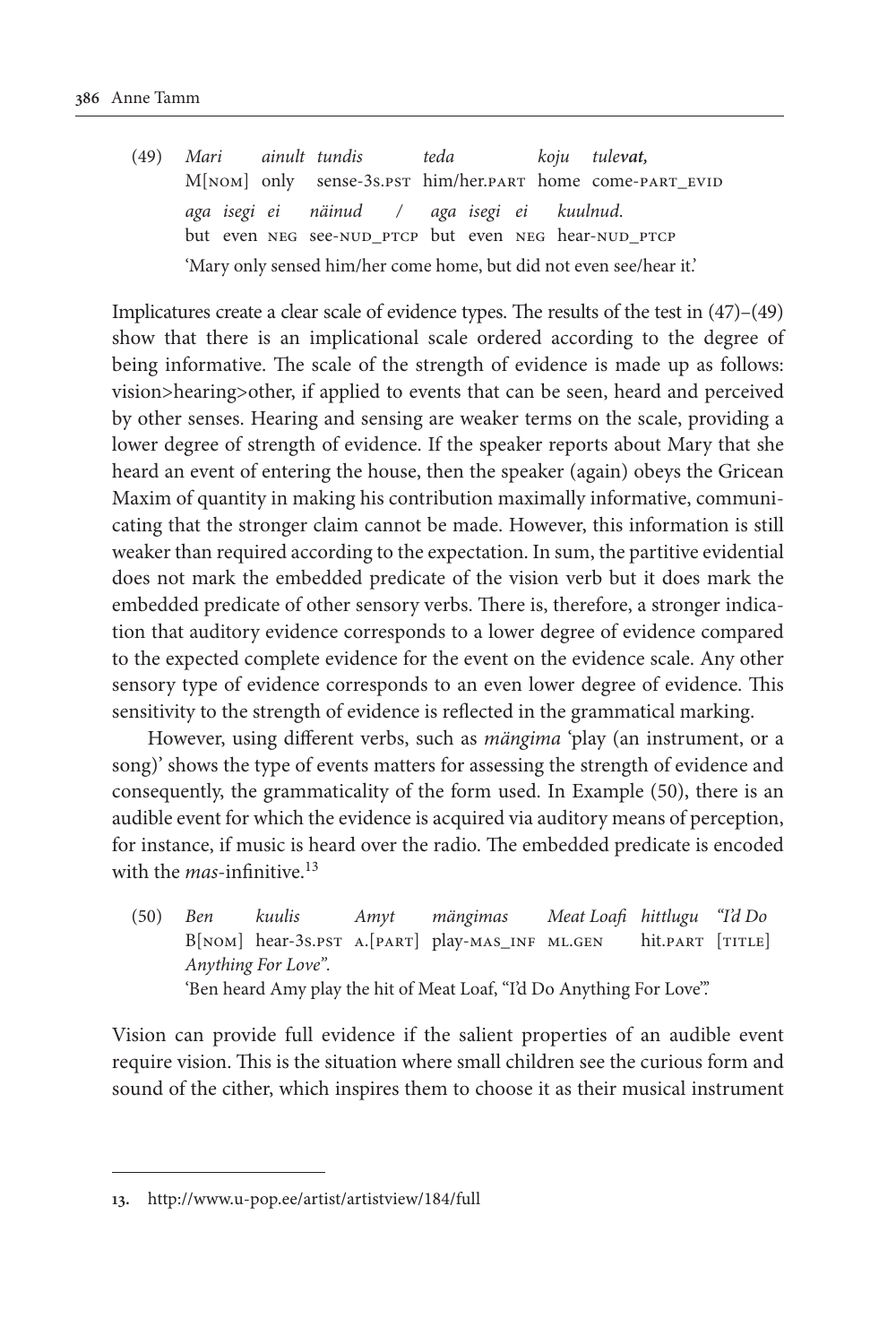in music school. The base verb is not encoded with the partitive evidential in that case (51) (exact glossing is omitted for irrelevant parts).<sup>14</sup>

(51) *Kaks esimest teadsid juba enne muusikakooli tulekut,* The first two knew already before coming to the music school *et tahavad just kannelt õppida,* that they wanted to study cither *Viivika nägi kord koolimajas õpetajat mängimas* v[NOM] see-3s.PST once school.INE teacher.PART play.MAS\_INF *ja leidis oma suuna just siis.* and found her calling right then 'The first two knew already before coming to music school that they wanted to study cither; Viivika once saw the teacher playing [the cither] at school and found her calling right then.'

If the perception is unclear, the partitive evidential is used regardless of perception type. This can be true for vision, if vision cannot give complete evidence about reality, such as in dreams or revelations, as in  $(52)^{15}$  and  $(53)^{16}$  respectively.

- (52) *Tarmo unenägude paremikku kuulub ka uus Harry Potteri köide,* To the best of Tarmo's dreams also belongs the new volume of Harry Potter *mille pealkirja ta nägi olevat Harry Potter* which.gen title.part  $s/he[nom]$  see.3.s be-part\_evid HP[NOM] *ja räimed* and Baltic\_herring-pl 'To the best of Tarmo's dreams belongs the new volume of Harry Potter, the title of which he saw to be Harry Potter and a Baltic herring'. (53) *Ta palvetab ja on nägemuses näinud mehe…*
- s/he[NOM] pray-3.s and be.3.s revelation-INE see-NUD\_PTCP man.ACC *sisse tulevat ja käe ta peale panevat…* in come-part\_evid and hand.tot he.gen upon put-part\_evid 'He is praying and has seen a man coming in in his dream and putting his hand on his head.'

**<sup>14.</sup>** http://uus.www.valgamaalane.ee/260904/esileht/25000357.php

**<sup>15.</sup>** http://kodutriibik.blogspot.com/2005/05/tarmo-ngi-sel-unes-et-mul-on-veel-kaks.html

**<sup>16.</sup>** http://usumaailm.harta.ee/loe.php?tuup=opituba&id=13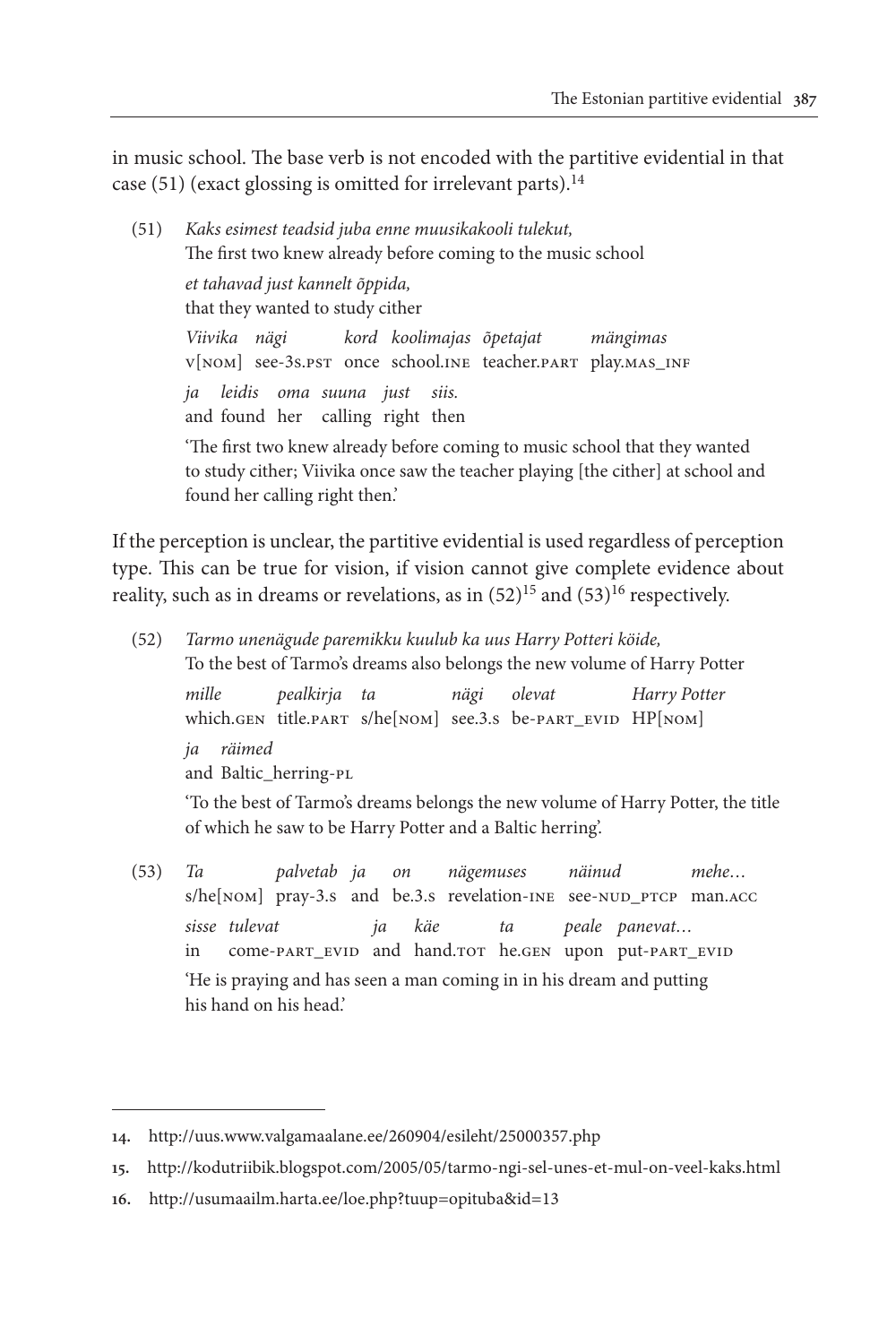In addition, if the whole perception of an auditory event is disturbed, as in an event of somebody talking at a distance, then, again, the base verb is encoded with the partitive evidential as in  $(54).^{17}$ 

(54) *Ta kuulis õpetajat kusagil kaugel- kaugel*  $s/he[$ <sub>NOM</sub> hear-3.s.past teacher.part somewhere far far far *rääkivat rõõmust…* speak-part\_evid joy-ELA 'He heard the teacher speak of joy somewhere far away.'

Also, the whole perception of the auditory event is sometimes markedly different from what was expected. Even if hearing itself is reliable, there is a partitive evidential. This is the case in a horror story about an unnatural hearing event of someone playing the piano, while the player is not seen (55). Direct, reliable vision that gives evidence for an event that proceeds according to an expectation is indeed an important component of complete evidence for perceivable events.<sup>18</sup>

(55) *Mustas klaveris kuuldakse kedagi* black-ine piano-ine hear-impers someone-part *(musta kätt / jalga, klaverit ennast) mängivat.* black-part hand-part foot-part piano-part itself-part play-part\_evid 'In the black piano, someone (a black hand or foot, the piano itself) is heard playing it.'

In sum, if one can draw conclusions on the basis of the morphological encoding, vision provides complete evidence for events that can be seen, on condition that the perception is reliable. Audible events must also be perceived by vision unless the visible side of the event is toned down as in case of being mediated over the radio, where visibility it is not part of the expectations. The previously applied test can now be extended to a combination of environments, where the audible event is the base, and where two types of information are varied: the form of the base verb and the source of perception.

(56) *Mari ainult nägi teda mängimas / mängivat*, M[NOM] only see-3s.pst him/her.part play-mas\_INF play-part\_evid (?)*aga isegi ei kuulnud /* ?*aga isegi ei tundnud.* but even NEG hear-NUD\_PTCP but even NEG sense-NUD\_PTCP 'Mary only saw him/her play, but did not even (?)hear/sense it.'

**<sup>17.</sup>** http://www.eelk.ee/h\_j-madise.html

**<sup>18.</sup>** http://www.folklore.ee/rl/pubte/ee/cf/mjap/mare.html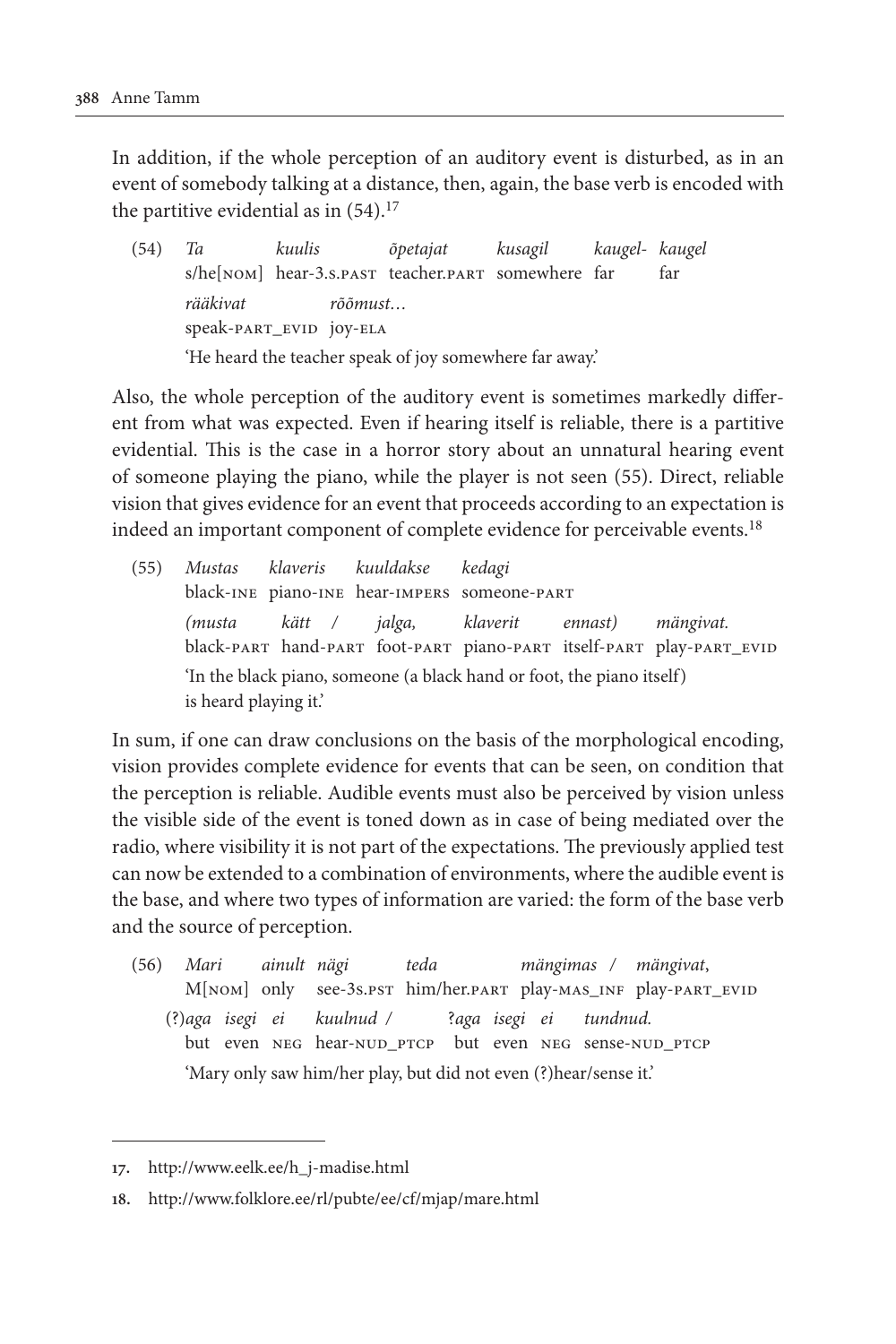- (57) *Mari ainult kuulis teda mängimas,*  $M$ [NOM] only hear-3s.pst him/her.part play-mas\_inf ?*aga isegi ei näinud /* ?*aga isegi ei tundnud*. but even NEG see-NUD\_PTCP but even NEG sense-NUD\_PTCP 'Mary only heard him/her play, but did not even ?see/?sense it.'
- (58) *Mari ainult kuulis teda mängivat*, M[NOM] only hear-3s.pst him/her.part play-part evid *aga isegi ei näinud /* ?*aga isegi ei tundnud*. but even NEG see-NUD\_PTCP but even NEG sense-NUD\_PTCP 'Mary only heard him/her play, but did not even see/?sense it.'
- (59) *Mari ainult tundis teda mängivat***,** M[NOM] only sense-3s.pst him/her.part play-part\_evid *aga isegi ei näinud / aga isegi ei kuulnud*. but even NEG see-NUD PTCP but even NEG hear-NUD PTCP 'Mary only sensed him/her play, but did not even see/hear it.'

The effect of the tests in examples in (56)–(59) is less perspicuous and more context-dependent than the effect of the tests with an event that can be perceived in many ways. In addition, the tests in (56)–(59) show that the scale of strength of evidence for primarily audible events is different in an interesting way. Either vision or auditory perception provides complete evidence, triggering a different context, witnessed by example (56) with a vision verb and (57) with an auditory verb with the base encoded with the *mas*-infinitive form. When an auditory verb appears with the base event encoded with the partitive evidential as in (58), vision can provide stronger evidence. Alongside with that, a context is triggered where the complete evidence must rely on vision, as in an imaginary situation where the piano-playing is also judged upon its visual beauty or it is broadcast on TV. The other sensory evidence ranks below seeing and hearing (59). In sum, the partitive evidential indeed patterns with examples where the given means of perception cannot give the complete evidence as expected, since it is not the most reliable means for perceiving the salient properties of the given event. Clear scales of strength of evidence are composed for different events. Complete evidence is opposed to incomplete evidence, and reflected in the morphological marking. Crucially, completeness does not mean all possible evidence, but completeness according to an expectation about sufficient evidence.

In addition, the Estonian equivalents of the verb 'seem' as in  $(60)$ – $(63)$ , which have complement predicates with partitive evidentials, support a different semantic analysis from that of indirectness. The equivalents of the verb 'seem' are originally derived from perception verbs. The exact source of perception has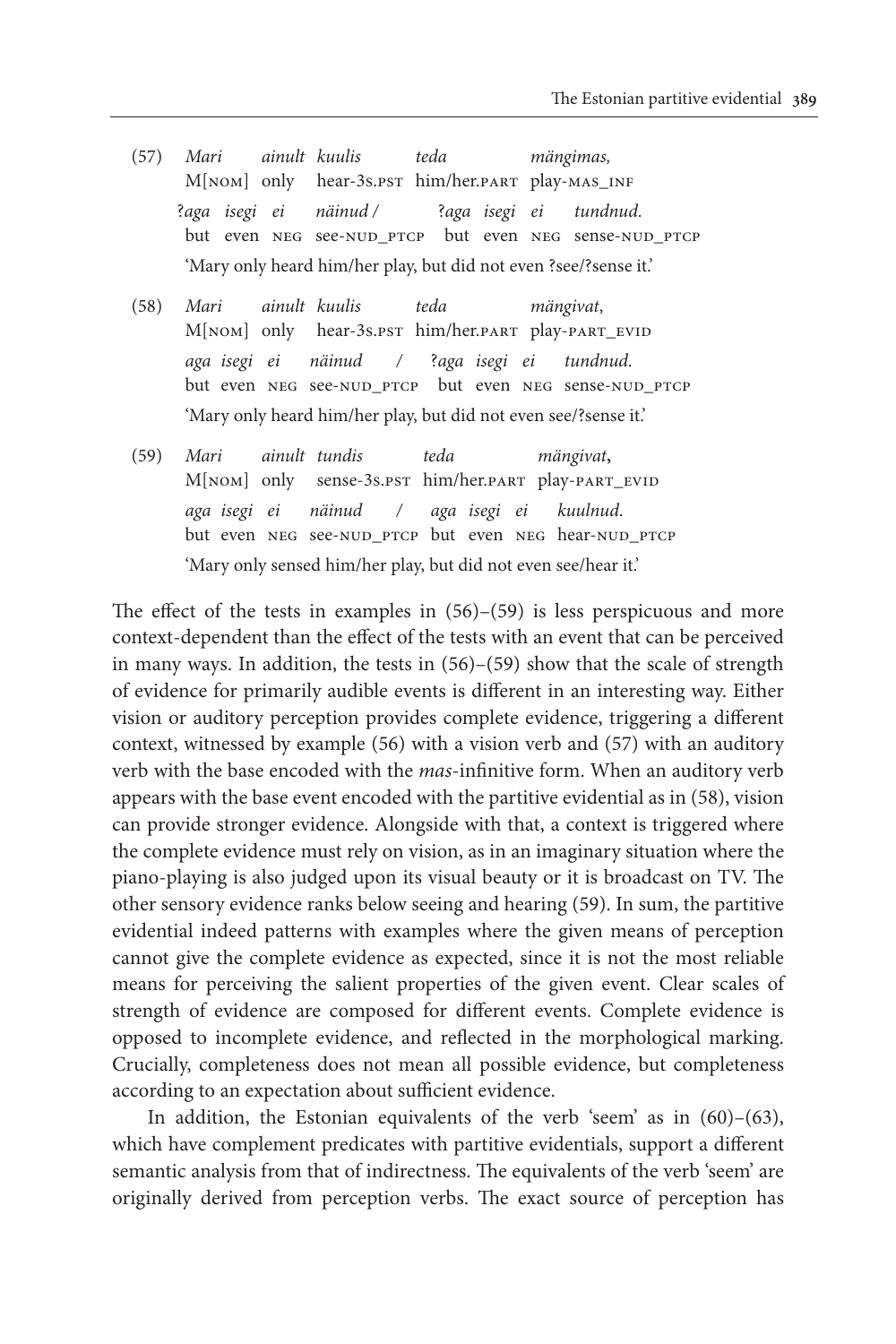generally disappeared in the lexical meaning of them, as witnessed by the examples that are constructed with audible events. The exception is *kuulduma* 'be heard', where the source of perception is still part of the lexical meaning.

- (60) *Hääl näis tulvat* Voice[NOM] seem-3s.pst come-part EVID *mu enese pea seest*. I.gen own.gen head.gen inside-ela 'The voice seemed to come from the inside of my own head.'19
	- (61) *Piiksatused paistsid tulevat otse kivist*. Squeak[NOM]PL seem-3s.PST come-PART\_EVID directly stone-ELA 'The squeaks seemed to come right out of the stone.'20
	- (62) *Kukki kuuldus külas olevat sadu,* Rooster.part.pl seem-3s.pst village-INE be-part EVID hundred.part.pl *(mõni häälitses üpris kummalise ärajoodud häälega.)* (some made quite strange drunken sounds) 'There seemed to be hundreds of roosters in the village, some of them made strange drunken sounds.'21
	- (63) *Heli tundus tulevat koopast*. Sound[NOM] seem-3s.pst come-part\_evid dungeon-ELA. 'The sound seemed to come from a dungeon.'22

The analysis developed in the previous sections can be extended to the example set (59)–(62) as well. The meaning of the verb 'seem' does not encode reportative or any other type of indirectness, but the existence of incomplete evidence as opposed to the expected complete evidence. This language-internal semantic category has more in common with the cross-linguistically attested category of epistemic modality, since the semantic analysis relies on mental attitudes such as expectations and degrees of reliability.

**<sup>19.</sup>** Source: http://www.physic.ut.ee/~larry/mardus/autorid/simpson/TULEK.html

**<sup>20.</sup>** Source: http://hpworld.forumsplace.com/archive/o\_t\_\_t\_75\_\_fan-rollim%C3%A4ngud. html

**<sup>21.</sup>** Source: http://www.loodusajakiri.ee/eesti\_loodus/artikkel877\_858.html

**<sup>22.</sup>** Source: http://www.obs.ee/cgi-bin/w3-msql/algernon/jutt.html?id=74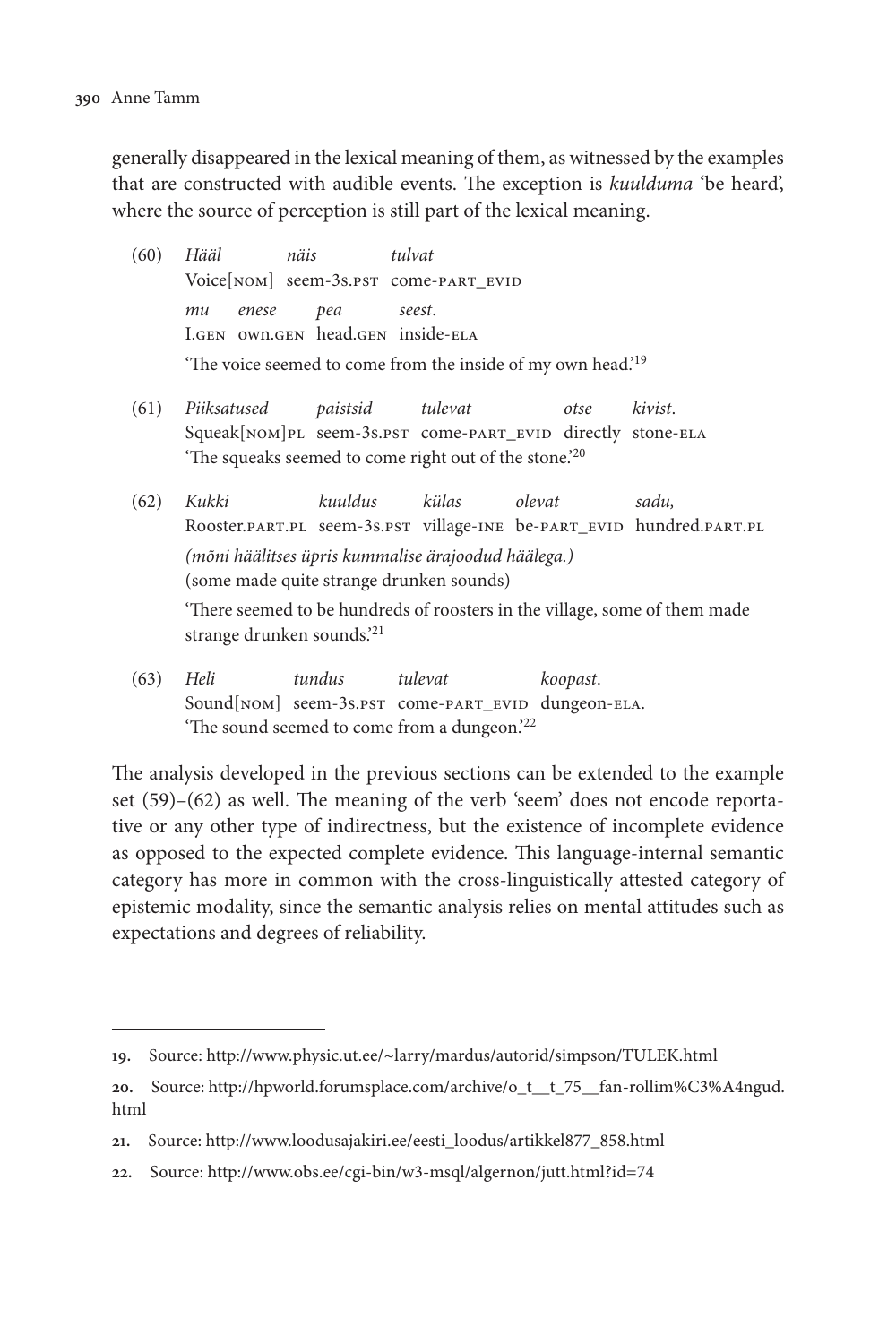# **9. Partial access to the relevant course of events: Unexpected results and verba sentiendi**

In order to separate the notions of indirectness and incomplete evidence, more examples are needed of a type of incomplete evidence that is not simultaneously indirect. These examples are provided by situations where the evidence of the concrete event as described by the predicate is full. Simultaneously, the event is only the final part of a sequence of related events for which there is no reliable evidence. Section 8 demonstrated that partitive evidential marking does not appear with complete evidence, for instance, with vision verbs and the conditions of perfect visibility. Considering the examples in Section 8, it is unexpected that visual perception verbs may still be compatible with the partitive evidential marked predicate and a situation of perfect visibility described in (64).

(64) *Mari leidis/nägi end kodus olevat*. M[NOM] find/see.3s.pst self.part home-INE be-part\_evid 'Mary found herself at home. Mary saw that she was at home.'

The only way for sentence (64) to have an interpretation is when the situation is presented as the result of some previous relevant events that cannot be properly reconstructed into what is expected to be the required whole of events that lead to what is presented as a result state in  $(64).^{23}$  The example comes close to mirativity and past inferentials in other languages, as in example (65) from Khowar (Bashir 2006: 34) (glossing retained as in the original).

- (i) *Leidis poisi mängivat*. Find-3s.pst boy-part play-part\_evid 'S/He found that the boy was playing.'
- (ii) *Leidis poisi mängimast.* Find-3s.pst boy-part play-mast\_inf 'S/He found that the boy was playing.'

**<sup>23.</sup>** There seems to be a recent language change (Tamm 2008a). While Uuspõld (1969, 1985) has examples combining the verb *leidma* 'find' and verb marked with a *vat-*evidential (i), a present day user would prefer an elative-marked m-infinitive instead of the evidential (ii) in neutral contexts where no complement set of relevant events is evoked or where the visual perception of event is not obscured, rather the location of the event is unexpected. As situations of finding are typically interpreted to be verified by vision, the use of the partitive evidential has become infelicitous and in need of pragmatic conditioning containing special circumstances, as described above.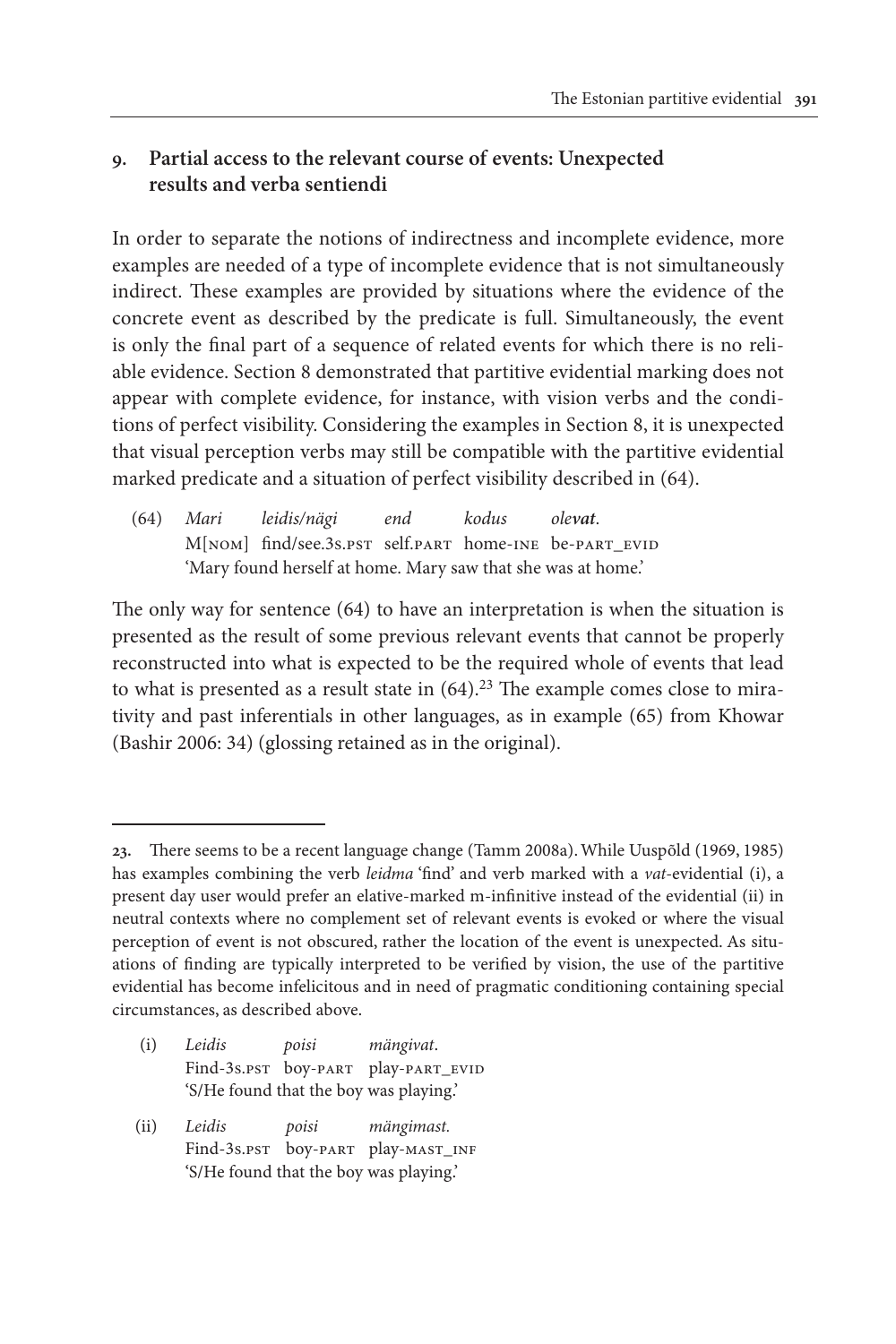(65) *awá oreééı asít-am angáh hótam* I sleep(PST PERF-D-1s) awake become(PST-D)-1s *ki xúur kos dúr-a asteé-am*  $I.saw.that other someone (oBL) house-LOC be (PST-I)-1s$ 'I had fallen asleep. When I awoke I realized that I was in someone else's house.'

Crucially, the evidence is not available for the full course of the relevant previous events that lead to the situation. There is a complement set of relevant events that is evoked as a presupposition in addition to the event or state described in the sentence. In sentence (64), Mary does not know or did not see how she ended up at home. A plausible situation to illustrate Example (64) is Mary opening her eyes and seeing that she was at home, but the events that brought her there were either wiped form her memory or inaccessible because she had been blind or blindfolded or in a dream. From among the relevant events that provide evidence for the whole situation, only the final result is perceived. The speaker does not know how she ended up at home, but she presupposes that there were events that lead to that situation. Note that this use has not much to do with beliefs or degrees of confidence about the proposition 'Mary is at home'. The speaker believes the proposition fully, which can be verified by the test of complete belief as applied in (37). The test of incomplete evidence, as in (24), can be applied if reworded to suit this context, as follows: *Mul ei ole kõikide asjassepuutuvate sündmuste kohta täielikku tõendusmaterjali* 'I do not have complete evidence about all the relevant events in this situation'. This wording would emphasize the lack of complete evidence; its affirmative counterpart would be odd as a continuation of Example (64).

The sentence is not a report either. The account of Northern Ostyak indirect evidence in Nikolaeva (1999) is based on the idea that the situation of getting the evidence about the event must not be identical to the event itself. Indeed, the relevant relationships seem to hold between events that contribute to getting the evidence. However, the relevant relation in these data is that the described event is part of a number of events that are required to contribute to getting evidence about the situation. More specifically, the final result state (being at home) is a part of a required full set of relevant events that are necessary to construct full evidence. The rest of the events that constitute evidence is missing from the relevant evidence set (*e.g*., leaving the working place, walking home, opening the front door, stepping in). The relevant set of events precede but also include the given result state (e.g., leaving the working place, walking home, opening the front door, stepping in, AND being at home). In this sense, the partitive has a truly partitive interpretation in Example (64). Again, the strength of the evidence does not amount to the expected degree. A partitive analysis is superior to an indirectness based account but via the notions of expectations and strength of evidence, compatible with an epistemic modality account.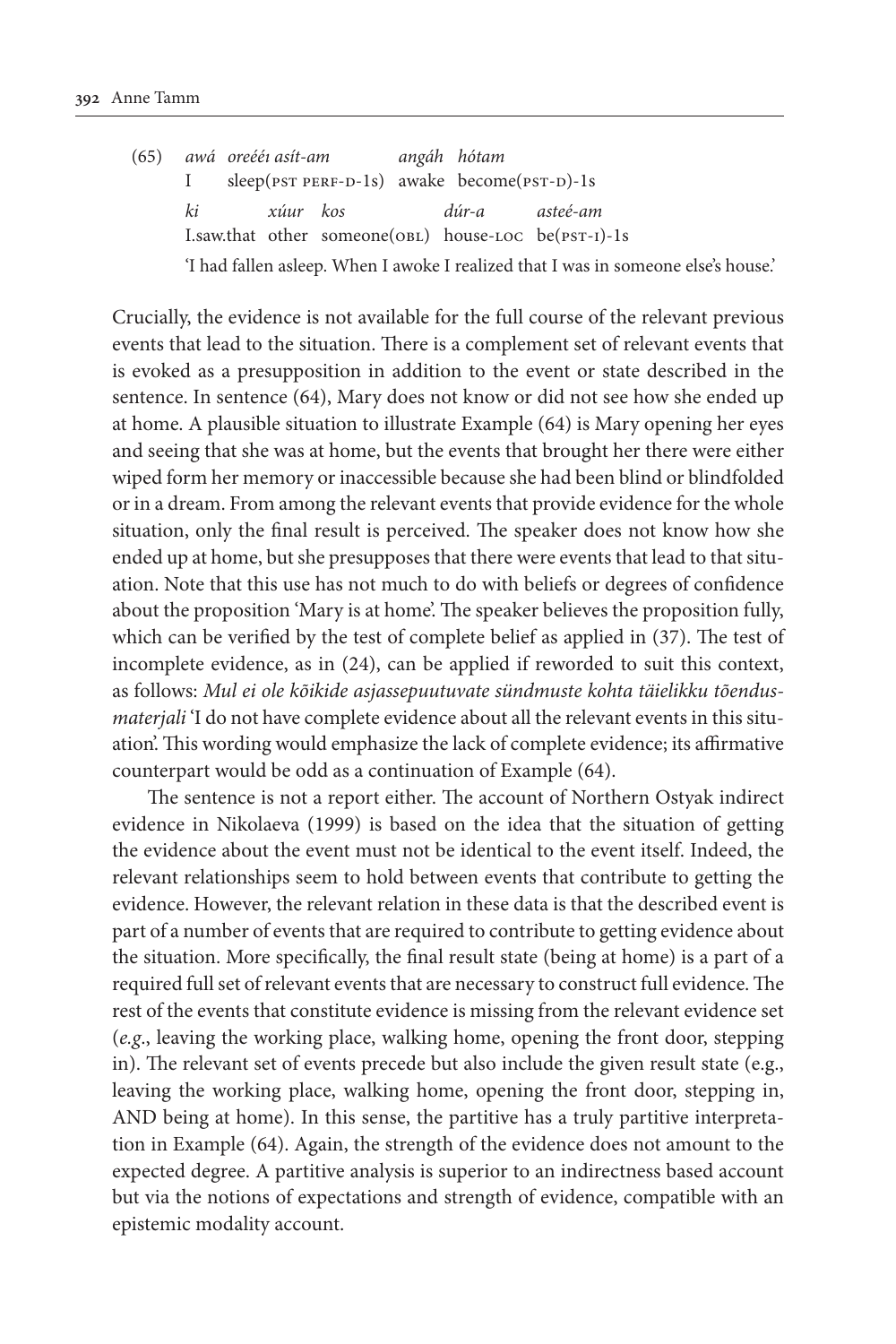# **10. Factors reducing the strength of evidence and the partitive evidential occurring with direct evidence**

Section 8 and 9 showed that vision verbs do not appear with the partitive evidential base verb without special contexts, such as memory loss, dreams, or revelations. If evidence is complete, the base verb of a matrix vision verb is marked with the *mas*-infinitive morpheme, as the contrast between (39) and (40) demonstrates. In addition to special contexts, there are lexical devices that can be pinned down as elements that contribute to the reduction of the evidence. In Examples (54) and (55), the reduced strength of evidence was highlighted by the use of lexical items such as *kusagil* 'somewhere' and *kedagi* 'somebody'. This subsection discusses impersonalization as a grammatical device that contributes to the reduction of the strength of evidence. In an impersonal sentence, the identity of the agent is not presented by the speaker. This device may reduce the strength of evidence about the event. An impersonal sentence where the identity of the experiencer is not disclosed has an embedded base verb with partitive evidential encoding, as exemplified in sentence (66).

(66) *Marit nähti koju tulevat.* M.PART See-IMPERS.PST home-ILL COME-PART EVID 'Mary was seen to come home.'

Impersonalization (66) changes the properties of sentences with vision verbs, which is an effect that is difficult to account for in terms of indirectness but not in terms of an analysis that relies on the degree of strength of evidence. In case of impersonalization, the speaker-message relationship remains identical. The contextually fixed expectation of the strength of evidence that is compared to actual evidence provides a better ground for the explanation for the choice of the form of the base verb. In addition, no syntactically or lexically stated restrictions can be established between the impersonal and the partitive evidential, since there is still variation in the choice of the form of the base verb, as witnessed by (67).

(67) *Teda nähti koju tulevat/tulemas...* him/her.part see.impers.pst home come-part\_evid /come-ma\_inf 'S/he was seen come home.'

The evidence is just more likely to be incomplete if the speaker has no clearly identifiable perceiver (or the speaker is more likely to simultaneously present evidence as incomplete and not to disclose the identity of some participants in the event). Specification about a possible perceiver clearly adds evidence. In (68), the continuation 'George was at home then' is understood as 'George was a witness of the base event' if the *mas*-infinitive is chosen in (67) and as not witnessing the base event if the partitive evidential is chosen.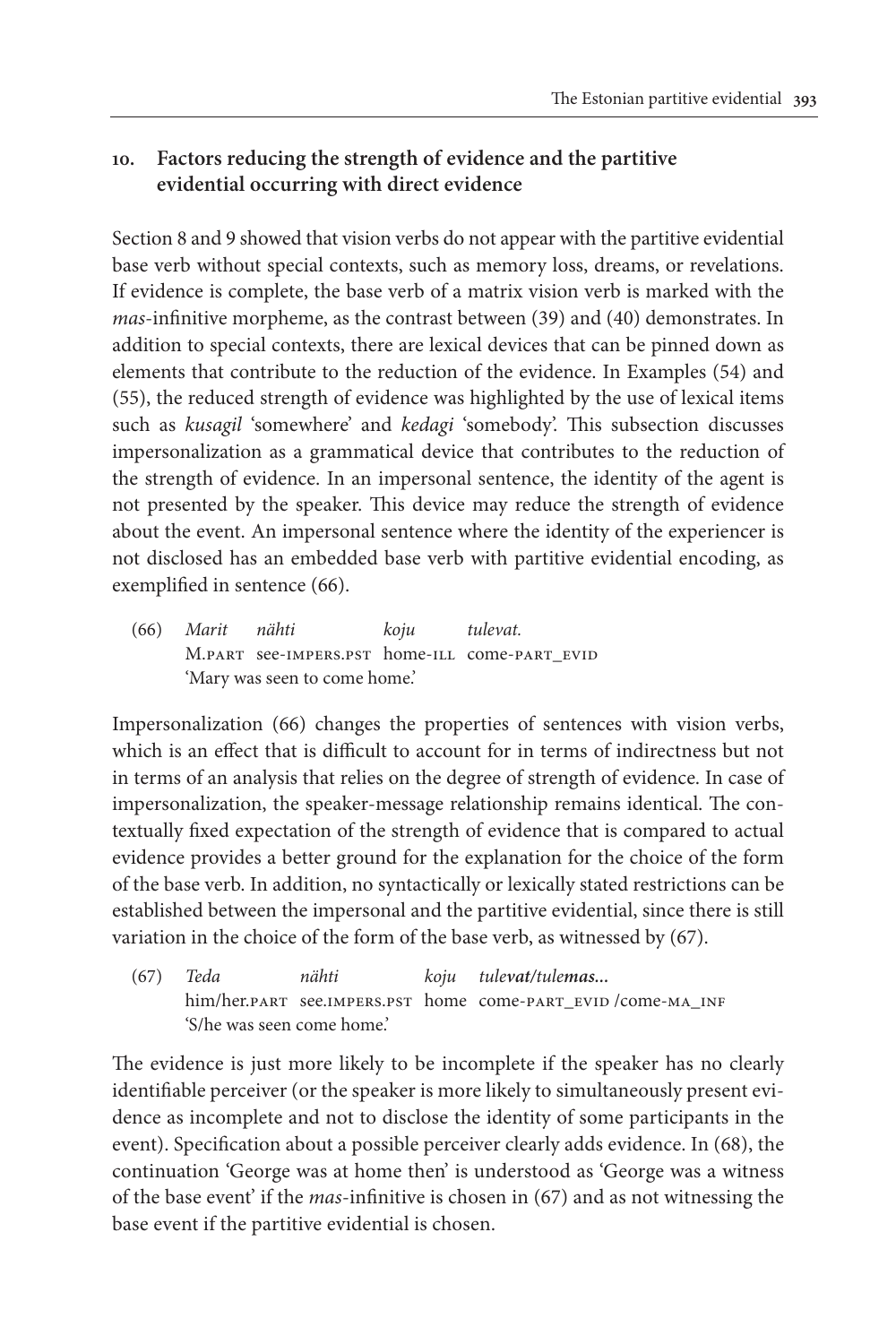(68) *Jüri oli siis kodus (ja nägi).*  $I[NOM]$  be.3s.pst then home- $INE$  and see.3s.pst 'George was at home then,' the continuation of (67) with the partitive evidential) ('George was at home then and saw it,' the continuation with the *mas*-infinitive (67))

Also, a focus on the vision verb eliminates the variation (69), and only the *mas*infinitive form is compatible with focusing the source of evidence that is normally associated with complete evidence.

(69) *Teda 'nähti koju* #*tulevat/tulemas*. him/her.part see.impers.pst home.ill come-part evid/come-mas\_inf 'S/he was seen come home.'

Therefore, an analysis in terms of the strength of evidence can be preferred over a solely indirectness or modality (belief) based approaches to the semantics of the partitive evidential.

#### **11. Summary of the data analysis and discussion**

In all examples with the partitive evidential, it was shown that the speaker presents the evidence for the event as incomplete in comparison to the expectation. The following summarizes the uses of the partitive evidential.

The partitive evidential appears in embedded environments and has an independent use as well. The independent use is compatible with Aikhenvald's (2004) definition of reported (indirect) evidentiality, which excludes epistemic modality. This form is not an inferential. Contexts expressing inferential evidentiality are incompatible with the partitive evidential, and modifying the partitive evidential predicate with an inferential adverb is anomalous. The evidential is not a pure reportative, but a reportative combined with a judgment of incomplete evidence (or the speaker's decision to present the evidence as such). The independent use of the partitive evidential presupposes another speaker of the proposition *p*, and an expectation about sufficient, complete evidence for *p*. It asserts that the evidence for *p* is incomplete. The evidence can but does not have to be incomplete, because it is provided by the mediation of another speaker.

Combinations of an embedded partitive evidential verb and *verba dicendi* are the basis for the meaning extension to reported evidentiality in independent, non-embedded clauses. The partitive evidential encoding of the base verb of the matrix verbs of saying may be understood as an instance of embedded reportative. However, the existence of the indicative clause containing a verb of saying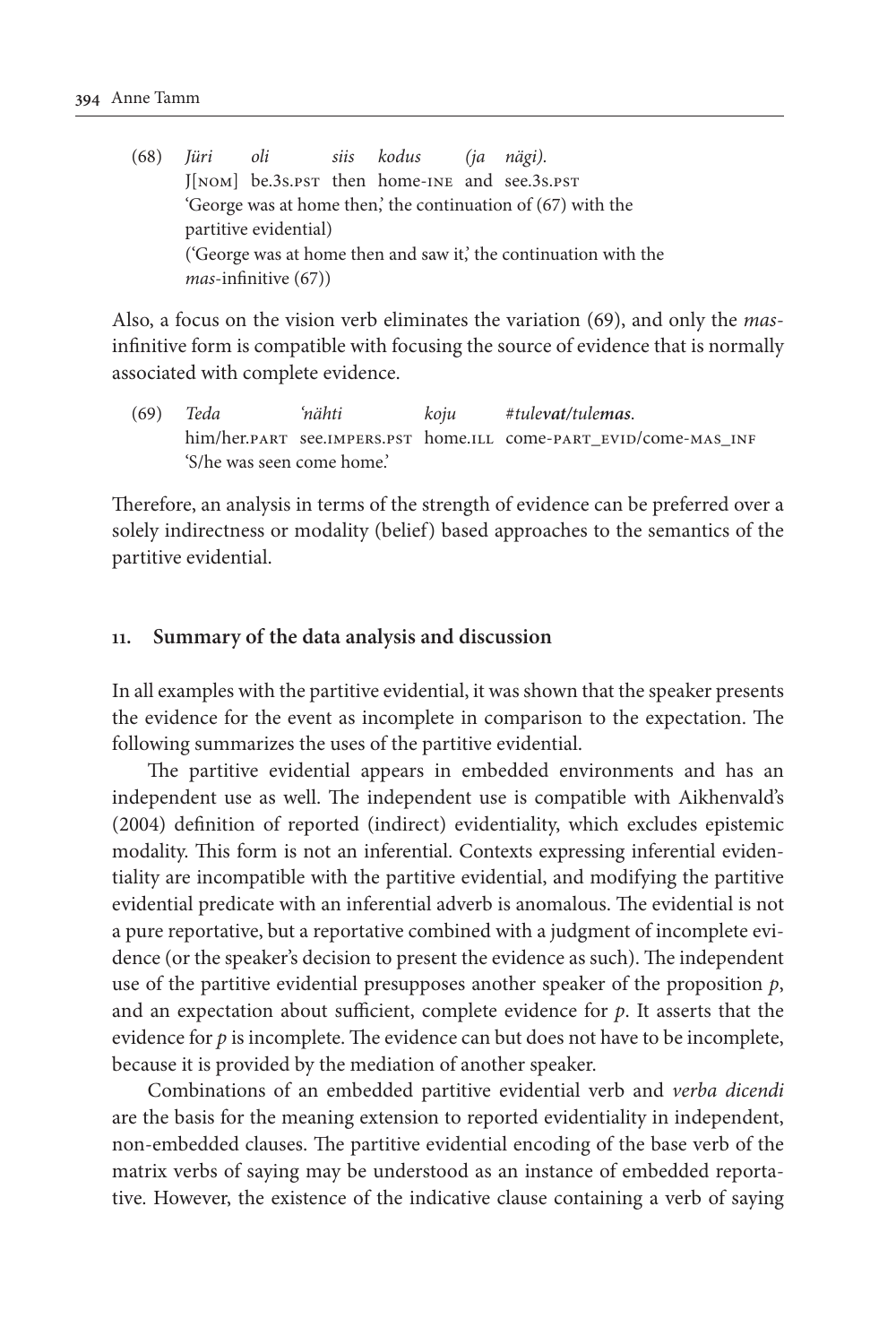in the matrix suggests that report is not a necessary or sufficient condition for encoding partitive evidentials. Semantically incomplete (indirect) evidence can still count as complete evidence as far as morphological marking is concerned in embedded environments with the equivalent of the Estonian *that*-clause, or when used independently. Only indirect evidence triggers the morphological marking of the partitive evidential in an independent environment or in a complement *that*-clause. The rest of the occurrences are control or raising constructions. On the one hand, the partitive evidential encodes that evidence may be incomplete because it is indirect, uncertain, or not perceived by the appropriate combination of senses. On the other hand, those factors do not determine the morphological encoding, but a range of morpho-syntactic encodings, one of which contains the partitive evidential. The morphological form has its distinct semantics, but this distinct semantics does not necessarily trigger the morphological form. The sentences with the verbs of saying and a partitive evidential express incomplete evidence about the situation, while there is a contextually determined expectation about complete evidence about the situation.

The perception verbs form a scale ordered according to the strength of evidence. The scale is partly dependent on encyclopedic knowledge about which type of evidence is more relevant for a certain type of event. Testing the sentences with the partitive evidential and matrix perception verbs has shown that the evidence forms a scale, visual evidence corresponding to the sufficient degree of evidence; auditory evidence corresponds to a lower degree and any other sensory type of evidence corresponds to an even lower degree of evidence on the evidence scale. The data show that either vision or auditory perception provides complete evidence, depending on the properties of the event. The difference is clearly reflected in the morphological encoding of the base. The choice is between the partitive evidential and the *mas*-infinitive form. When an auditory verb appears with the base event encoded with the partitive evidential, vision can provide stronger evidence in pragmatically conditioned sentences. For instance, a context is triggered where the complete evidence for an auditory event must rely on vision, as in an imaginary situation where the piano-playing is also judged upon its visual beauty or watched on TV. The other sensory evidence ranks below seeing and hearing. In sum, the partitive evidential occurs with examples where the given means of perception cannot give the complete evidence as expected, since it is not the most reliable means of perceiving the given event. Clear scales of strength of evidence are composed for different events. Complete evidence is opposed to incomplete evidence, and reflected in the morphological marking. Those examples are relevant, since they show the relativity of complete evidence. Complete evidence is not to be understood as all possible evidence available in the imagination of the speaker. Instead, the completeness of evidence is defined in comparison to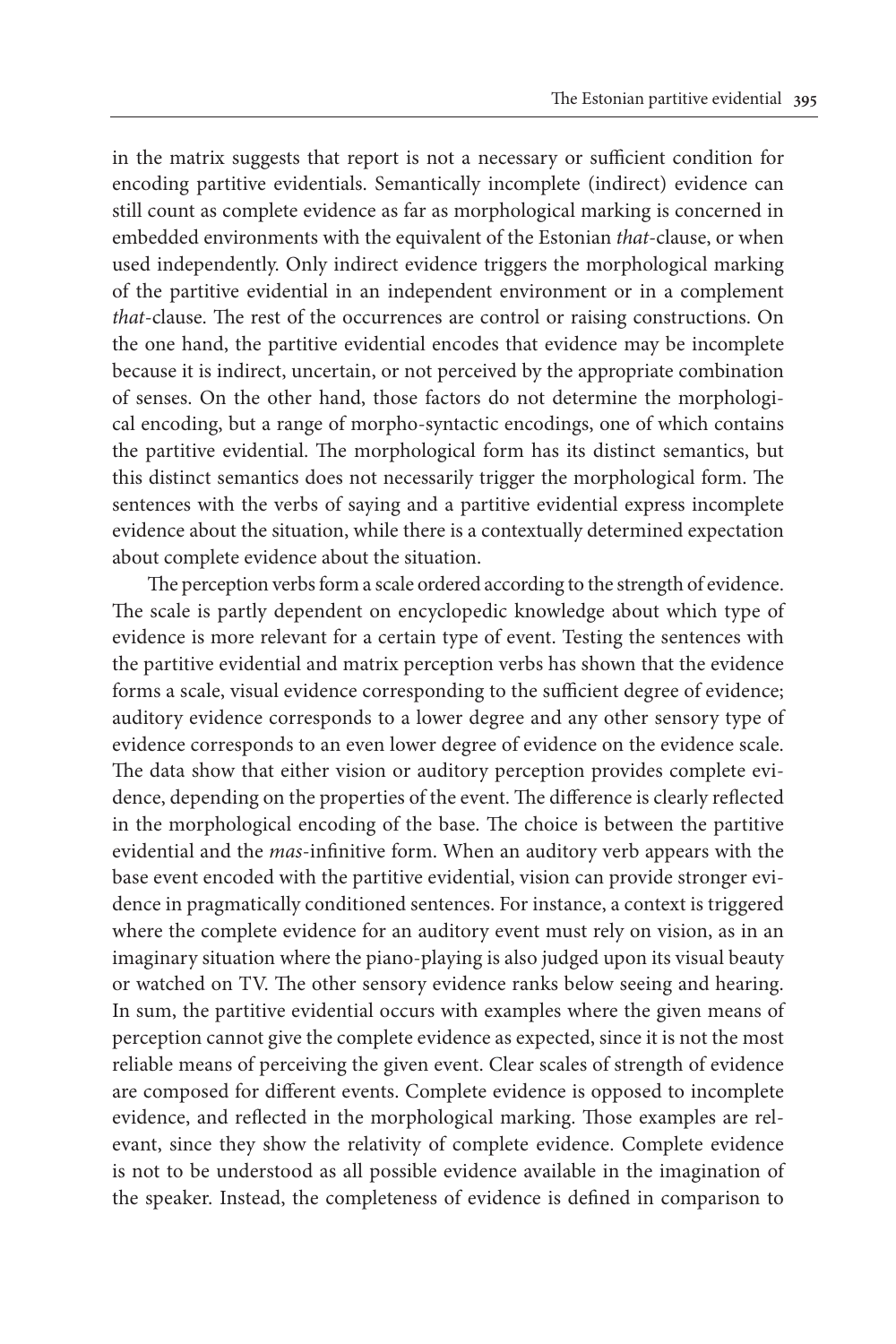an expectation about sufficient evidence for each particular event in its each particular setting.

Support for a partitive based analysis comes from constructions with vision verbs and verbs such as 'find'. In those constructions, there is no complete evidence for the expected complete course of the relevant related, previous events that lead to the situation. In an example sentence, the subject is described in a situation where the access to the events that led to the final state is impossible. It is not known how the subject ended up at home, but it is presupposed that there were events that lead to that situation. In addition, modal and indirectness approaches are difficult with other instances where the degree of evidence is toned down. In addition to special contexts, such as dreams, revelations, weird unexpected situations as in horror stories, there are devices that can be pinned down as elements that contribute to the reduction of the strength of evidence and partitive evidential encoding. For instance, referentiality is reduced by the lexical items such as *kusagil* 'somewhere' and *kedagi* 'somebody,' or by means of impersonalization.

The specific semantics of the partitive evidential has evolved as a consequence of its historical development from an aspectual partitive object. In case of evidentiality, the morphological encoding is sensitive to the degree of strength of evidence for the event; in case of aspect, the morphological encoding is sensitive to the degree of event realization. The forms without partitive reflect a match between the expectations and the knowledge, judgment or presentation about the actual event. In an indicative sentence, the strength of evidence is sufficient as an implicature; this degree of strength of evidence defines the maximal point on the scale of strength of evidence for the event. In a sentence with the total object case, the event has an endpoint that has been reached; therefore, the realization of the event is sufficient as compared to the expectation. The partitive forms encode that in comparison to the expectation, the reality falls short – the maximal point on the scale is not reached. On the scale of evidence, the strength of evidence does not amount to the defined maximum. On the scale of event realization, the event has not reached the endpoint, the maximal point, either. In other words, partitive encodes that something is less than the expectation, incomplete. In case of the partitive evidential, it is the evidence for the event, and in case of the partitive object, it is the realization of the event. Table 2 represents the parallel between aspect and evidentiality.

|              | Partitive marking   | No partitive marking |  |
|--------------|---------------------|----------------------|--|
| Evidentality | incomplete evidence | complete evidence    |  |
| Aspect       | incomplete event    | complete event       |  |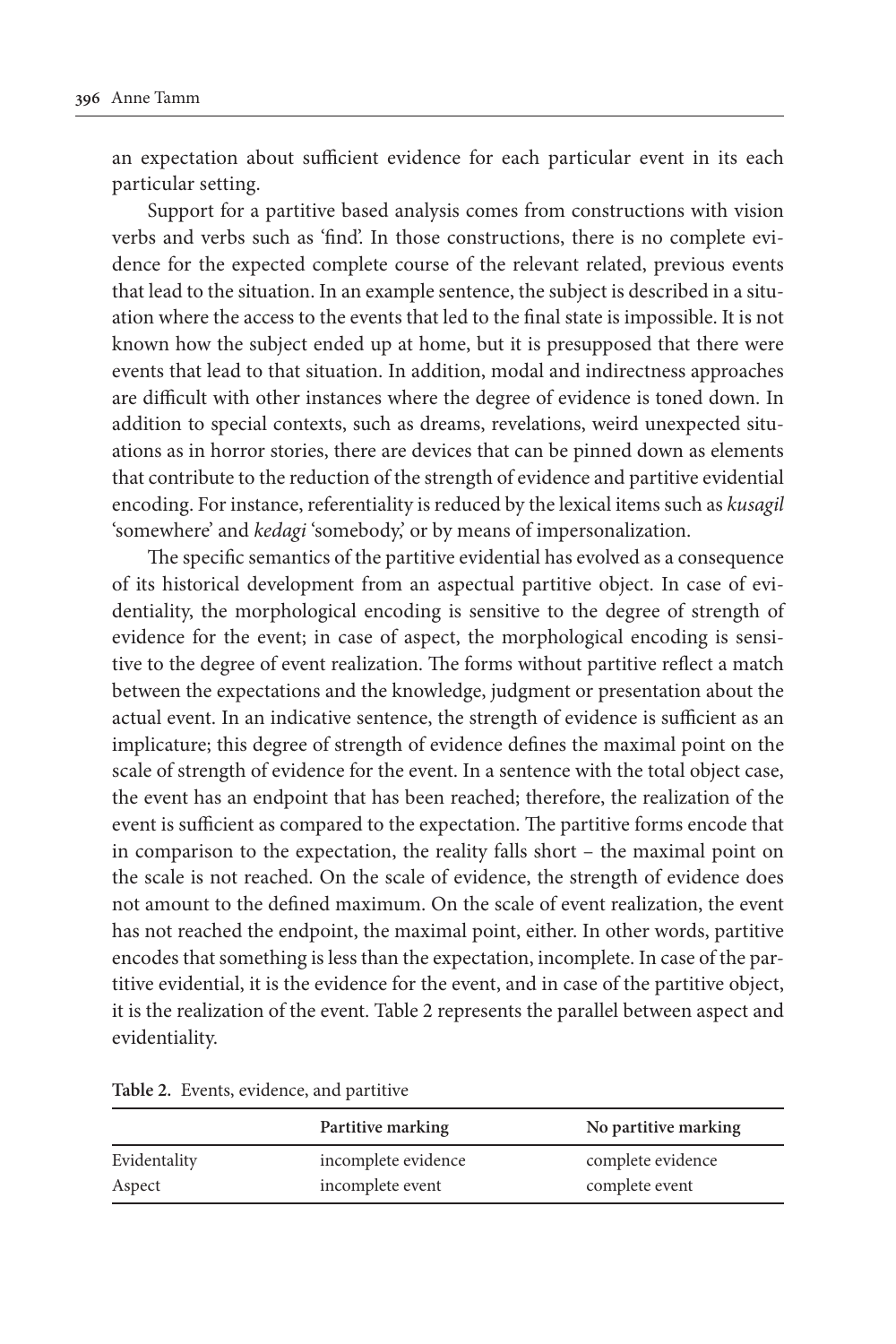The sections above presented the data that show that the partitive-related analysis that relies on the completeness and strength of evidence and a comparison to the expected evidence can be preferred over a solely indirectness or modality based approaches to the semantics of the partitive evidential. In all discussed cases, the evidence presented in sentences containing the partitive evidential does not add up to the expected evidence on a scale. The maximal point of this scale of strength of evidence is defined by an expectation about sufficient complete evidence.

#### **12. Summary**

The Estonian evidential, epistemic modal and aspectual categories share similarities as the result of the diachronic development of the partitive case. The Modern Estonian partitive evidential is originally an instance of aspectual case-marking. More specifically, it was a partitive-marked personal or impersonal present participle. The partitive case started off as an instance of a semantic separative case marking, developing into aspectual case marking, and through a stage of subjunctive-conjunctive, followed by a stage of epistemic modality marking of embedded predicates, gradually crystallized as a reportative evidential in the Estonian system. These stages of the development of the partitive case are still visible in Modern Estonian examples. In Modern Estonian, partitive is cross-categorial, being part of forms that mark different lexical and functional classes–main predicates, embedded predicates, and objects. The claim of this paper is that the semantics has developed in a strikingly uniform way, but in different functional categories and semantic domains. The Estonian partitive evidential comprises evidential and epistemic modal meanings. The partitive forms have transparent scalar semantics in both categories, denoting either an incomplete event or incomplete evidence. Incompleteness is understood as an insufficient, non-maximal degree of event realization or insufficient strength of evidence compared to the speaker's expectation of a completed event or complete evidence. Expectations about completed events and complete evidence define the upper bound to the scales related to event realization and strength of evidence. The partitive evidential encodes a difference between the degree of strength of evidence availableto the speaker and what the speaker fixes as the upper bound to the scale, the maximal degree of required evidence for (the relevant details of) the event in its context. The phenomena related to the partitive evidential show that the partitive semantics has not only carried over from the NP domain to the predicate aspectual domain, but it has pervaded the Estonian TAM system more deeply than previously assumed, providing support to those approaches that regard partitive as a semantic case.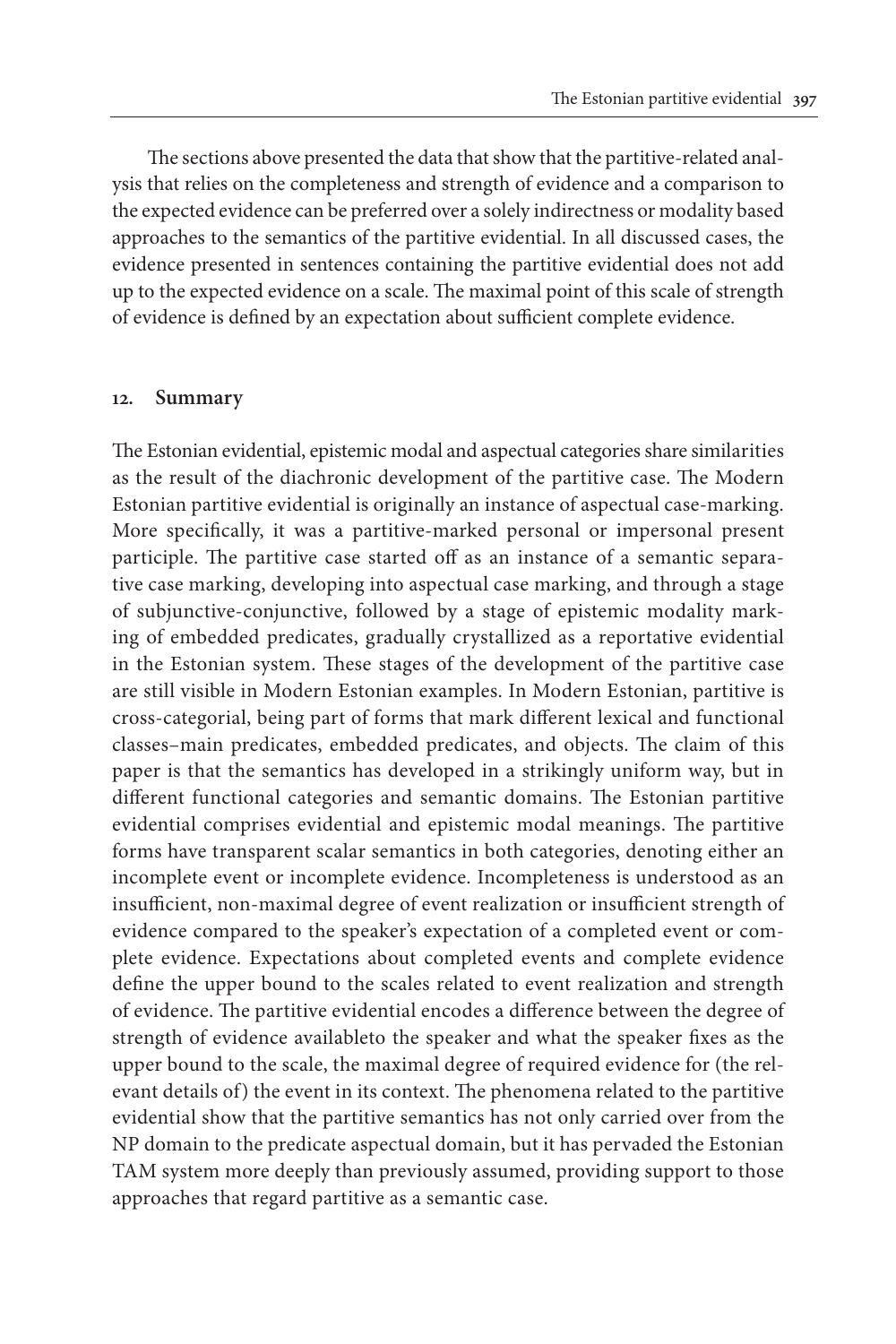#### **References**

- Ackerman, F. & Moore, J. 1999. 'Telic entity' as a proto-property of lexical predicates. In *LFG99 online proceedings*, M. Butt & T.H. King (eds). <http://csli-publications.stanford.edu/ LFG/4/ackerman-moore/lfg99-ackerman-moore.html>.
- Ackerman, F. & Moore, J. 2001. *Proto-Properties and Grammatical Encoding: A Correspondence Theory of Argument Selection.* Stanford CA: CSLI.
- Aikhenvald, A.Y. 2004. *Evidentiality*. Oxford: OUP.
- van der Auwera, J. & Plungian, V. 1998. Modality's semantic map. *Linguistic Typology* 2: 79–124.
- Bashir, E. 2006. Evidentiality in South Asian languages. In *Proceedings of the LFG06 Conference, Universität Konstanz*, M. Butt & T.H. King (eds), 30–50.
- Belletti, A. 1988. The case of unaccusatives. *Linguistic Inquiry* 19: 1–34.
- Blake, B. 2001. *Case.* Cambridge: CUP.
- Boye*,* K. 2006. Epistemic Meaning: A Cross-linguistic Study. Ph.D. dissertation, University of Copenhagen.
- Butt, M. 2006. *Theories of Case*. Cambridge: CUP.
- Butt, M. & King, T.H. 2005. The status of case. In *Clause Structure in South Asian Languages*, V. Dayal & A. Mahajan (eds). Berlin: Springer.
- Campbell, L. 1991. Some grammaticalization changes in Estonian and their implications In *Approaches to Grammaticalization*, Vol. 1., E.C. Traugott & B. Heine (eds), 285–299. Amsterdam: John Benjamins.
- Dahl, Ö. 2008. Towards an ecological semantics of tense and aspect. In *Aspect in Languages and Theories: Similarities and Differences* [Studia Romanica Tartuensia 6] , D. Monticelli (ed.), 111–123. Tartu: Tartu Univestity Press.
- Erelt, M. 1984. On the vat-construction in Estonian. *Sovetskoje Finno-ugrovedenie* 1984(4): 70–273.
- Erelt, M. 2001. Some notes on the grammaticalization of the verb *pidama* in Estonian. In *Estonian: Typological Studies* V.M. Erelt (ed.). *Tartu Ülikooli eesti keele õppetooli toimetised* 18: 7–11 Tartu: Tartu Ülikool.
- Erelt, M. 2002a. Evidentiality in Estonian and some other languages. Introductory remarks. *Linguistica Uralica* 38(2): 91–97.
- Erelt, M. 2002b. Does the Estonian have a Jussive? *Linguistica Uralica* 38(2): 110–117.
- Erelt, M., Erelt, T. & Ross, K. 1997. *Eesti Keele Käsiraamat* (The handbook of Estonian) 1995. Tallinn: Eesti Keele Sihtasutus.
- Erelt, M., Kasik, R., Metslang, H., Rajandi, H., Ross, K., Saari, H., Tael, H. & Vare, S. 1993. *Eesti Keele Grammatika* II. *Süntaks. Lisa: Kiri* (The grammar of the Estonian language II. Syntax). Tallinn: Eesti Teaduste Akadeemia Keele ja Kirjanduse Instituut.
- Erelt, M., Metslang, H. & Pajusalu, K. 2006. Tense and evidentiality in Estonian. In *Topics in Subjectification and Modalization. Belgian Journal of Linguistics* Vol. 20, B. Cornillie & N. Delbecque (eds), 125–136. Amsterdam: John Benjamins.
- Faller, M. 2002. Semantics and Pragmatics of Evidentials in Cuzco Quechua. Ph.D. dissertation, Stanford University.
- Faller, M. 2006. The Cusco Quechua reportative evidential and rhetorical relations. Ms, submitted to a special volume of *Linguistische Berichte* on endangered languages, edited by P. Austin & A. Simpson. Date of current version: January 2006. <http://personalpages. manchester.ac.uk/staff/martina.t.faller/documents/CQ-reportative-sdrt.pdf>.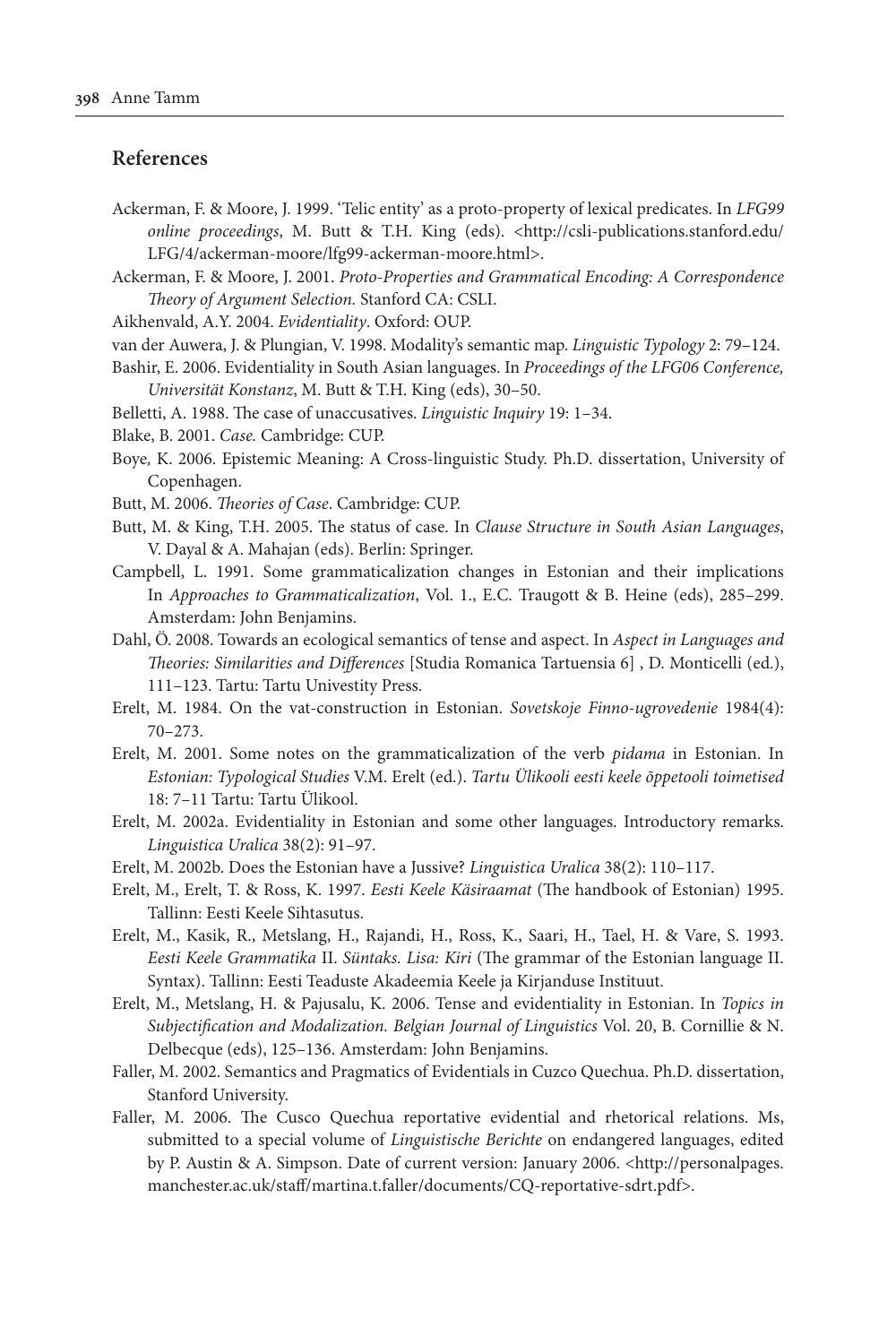Garrett, E.J. 2001. Evidentiality and Assertion in Tibetan. Ph.D. dissertation, UCLA.

- de Haan, F. 2005. Encoding speaker perspective: Evidentials. In *Linguistic Diversity and Language Theories*, Z. Frajzyngier & D. Rood (eds). Amsterdam: John Benjamins.
- Habicht, K. 2001. Infinite Konstruktionen in der estnischen Schriftsprache der ersten Hälfte des 17. Jahrhunderts. *Linguistica Uralica* 2001(4): 245–269. <http://www.kirj.ee/public/va\_lu/  $137 - 4 - 2.pdf$
- Hay, J., Kennedy, C. & Levin, B. 1999. Scalar structure underlies telicity in 'Degree Achievements'. In *SALT IX*, T. Mathews & D. Strolovitch (eds) 127–144. Ithaca NY: CLC Publications.
- Heinämäki, O. 1984. Aspect in Finnish. In *Aspect Bound: A Voyage into the Realm of Germanic, Slavonic and Finno-Ugrian Aspectology*, C. de Groot & H. Tommola (eds), 153–177. Dordrecht: Foris.
- Hiietam, K. 2003. Definiteness and Grammatical Relations in Estonian. Ph.D. dissertation, Manchester.
- de Hoop, H. 1996. *Case Configuration and NP Interpretation*. New York NY: Garland.
- van Hout, A. 2000. Event-semantics in the lexicon-syntax interface: Verb frame alternations in Dutch and their acquisition. In *Events as Grammatical Objects,* C. Tenny & J. Pustejovsky (eds), 239–277. Stanford CA: CSLI.
- Ikola, O. 1953. *Viron ja liivin modus obliquuksen historiaa*. Helsinki.
- Izvorski, R. 1997. The present perfect as an epistemic modal. In *SALT VII*, A. Lawson & E. Cho (eds). Ithaca NY: CLC Publications.
- Kask, A. 1985. Kaudse kõneviisi päritolust eesti keeles. *Eesti keelest mustlaskeeleni. Emakeele Seltsi aastaraamat* 29(1983): 5–23. Tallinn: Eesti Raamat.
- Katz, G. 2005. Attitudes towards degrees. In *Proceedings of SuB9*, E. Maier, C. Bary & J. Huitink (eds). <http://www.ru.nl/ncs/sub9/sub9katz.pdf>.
- Kehayov, P.D. 2008. *An Areal-Typological Perspective to Evidentiality: the Cases of the Balkan and Baltic Linguistic Areas* [Dissertationes Linguisticae Universitas Tartuensis 10]. Tartu: Tartu University Press.
- Kennedy, C. & McNally, L. 2005. Scale structure, degree modification, and the semantics of gradable predicates. *Language* 81: 345–381.
- Kiefer, F. 2000. *Jelentéselmélet* (Semantics). Budapest: Corvina.
- Kiparsky, P. 1998. Partitive case and aspect. In *The Projection of Arguments*, M. Butt & W. Geuder (eds), 265–307. Stanford CA: CSLI Publications.
- Kiparsky, P. 2001. Structural case in Finnish. *Lingua* 111: 315–376.
- Kiparsky, P. 2005. Absolutely a matter of degree: The semantics of structural case in Finnish. Ms. Handout for CLS, April 2005. Stanford CA: Stanford University.
- Klaas, B. 1996. Similarities in case marking in Estonian and Lithuanian. In *Estonian: Typological Studies*, Vol. I [Publications of the Department of Estonian of the University of Tartu 4], M. Erelt (ed.), 35–67. Tartu: University of Tartu.
- Klaas, B. 1997. The quotative mood in the Baltic Sea areal. In *Estonian: Typological Studies,* Vol. II [Publications of the Department of Estonian of the University of Tartu 5], M. Erelt (ed.), 73–97. Tartu: University of Tartu.
- Klaas, B. 1999. Dependence of the object case on the semantics of the verb in Estonian, Finnish and Lithuanian. In *Estonian. Typological studies III* [Publications of the Department of Estonian of the University of Tartu 11], M. Erelt (ed.), 47–83. Tartu: University of Tartu.
- Klaas, B. 2002. Reported commands in Lithuanian compared to Estonian. *Linguistica Uralica* 2: 118–125.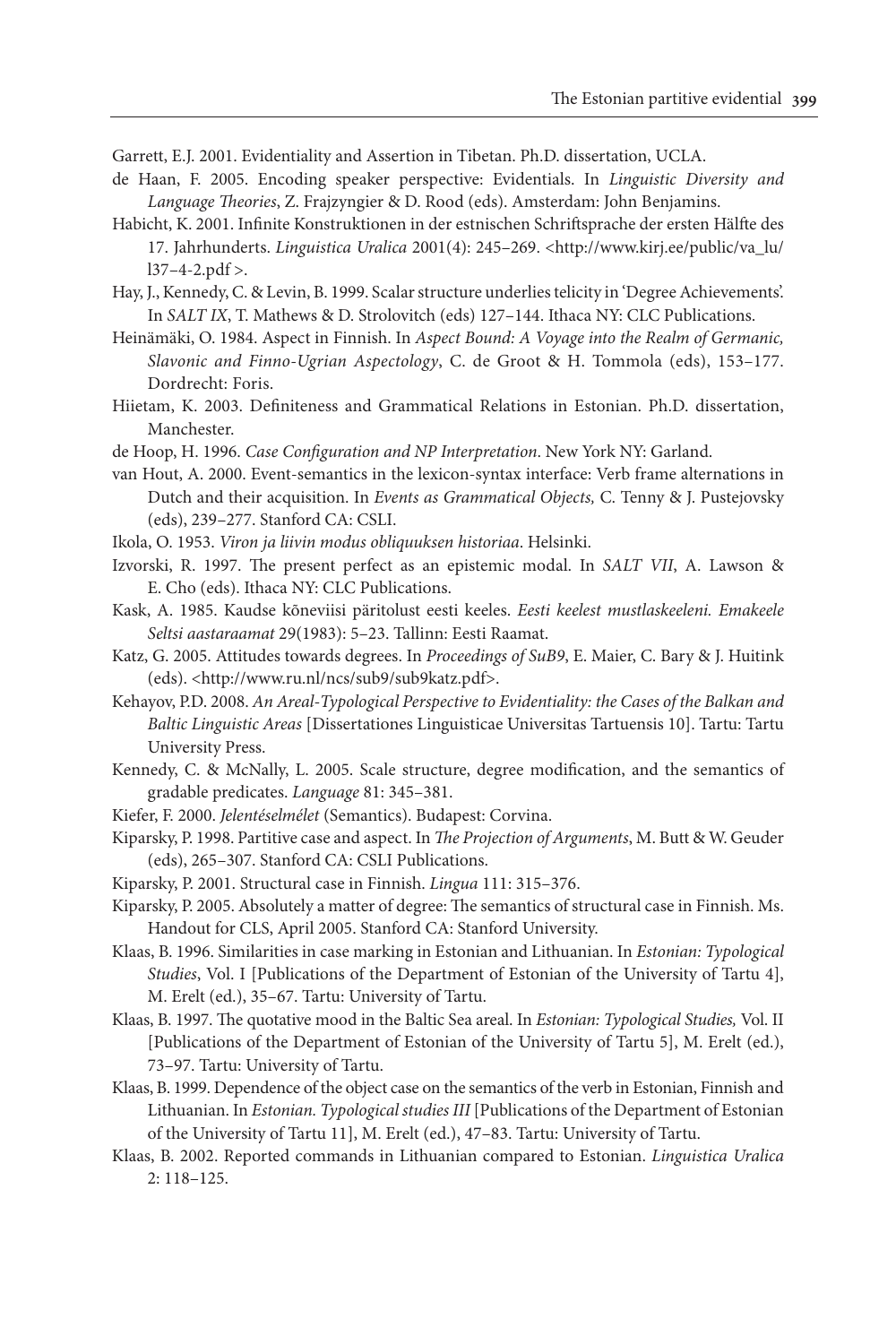- Kont, K. 1963. Käändsõnaline objekt läänemeresoome keeltes (The declined object in Baltic Finnic languages). *ENSV Teaduste Akadeemia Keele ja Kirjanduse Instituudi uurimused* IX.
- Kratzer, A. 2004. Telicity and the meaning of objective case. In *The Syntax of Time*, J. Gueron & J. Lecarme (eds), 389–424. Cambridge MA: The MIT Press.
- Krifka, M. 1992. Thematic relations as links between nominal reference and temporal constitution. In *Lexical Matters*, I. Sag & A. Szabolcsi (eds), 29–53. Stanford CA: CSLI.
- Laanest, A. 1975. *Sissejuhatus läänemeresoome keeltesse*. Tallinn: Eesti NSV Teaduste Akadeemia Keele ja Kirjanduse Instituut.
- Larjavaara, M. 1991. Aspektuaalisen objektin synty. *Virittäjä*, 372–408. <http://www.kotikielenseura.fi/virittaja/hakemistot/jutut/1991\_372.pdf>.
- Larsson, L.-G. 1983. Studien zum Partitivgebrauch in den ostseefinnischen Sprachen. *Acta Universitatis Upsaliensis. Studia Uralica et Altaica Upsaliensia* 15.
- Lees, A. 2005. The case of the object in early Estonian and Finnish texts. In *Proceedings of the 2004 Conference of the Australian Linguistic Society*, C. Muskovsky (ed.). <http://ses.library. usyd.edu.au/handle/2123/93>.
- Metslang, H. 1994. Temporal Relations in the predicate and the grammatical system of Estonian and Finnish. *Oulun Yliopiston Suomen ja saamen kielen laitoksen tutkimusraportteja* 39.
- Metslang, H. 2001. On the developments of the Estonian aspect: The verbal particle ära. In *The Circum-Baltic Languages: Their Typology and Contacts* [Studies in Language Companion Series 55], Ö. Dahl & M. Koptjevskaja-Tamm (eds), 443–479. Amsterdam: John Benjamins.
- Metslang, H. & Pajusalu, K. 2002. Evidentiality in South Estonian. *Linguistica Uralica* 38(2): 98–109.
- Mihkla, K., Rannut, L., Riikoja, E. & Admann, A. 1974. *Eesti keele lauseõpetuse põhijooned,* I: *Lihtlause* (The basic characteristics of Estonian Syntax I. Simple sentence). Tallinn: Valgus.
- Nikolaeva, I. 1999. The semantics of northern Khanty evidentials. *Journal de la Societe Finno-Ougrienne* 88: 131–59.
- Nordlinger, R. 1998. Constructive case: Evidence from Australian languages. *Proceedings of the LFG97 Conference*. Stanford CA: CSLI.
- Nordlinger, R. & Sadler, L. 2004. Tense beyond the verb: Encoding clausal tense/aspect/mood on nominal dependents. *Natural Language and Linguistic Theory* 22: 597–641.
- Palmer, F.R. 1986. *Mood and Modality*. Cambridge: CUP.
- Piñón, C. 2008. Aspectual composition with degrees. In *Adjectives and Adverbs: Syntax, Semantics, and Discourse*, L. McNally & C. Kennedy (eds), 183–219. Oxford: OUP.
- Rajandi, H. & Metslang, H. 1979. Määratud ja määramata objekt (Defined and undefined object). *ENSV TA KKI,* Tallinn: Valgus.
- Rätsep, H. 1971. Kas kaudne kõneviis on kõneviis? Verbivormide situatsioonianalüüsi (Is the obviative mood a mood? A situative analysis of verb forms). *Keel ja Struktuur* 5: 45–69.
- Rätsep, H. 1978. Eesti keele lihtlausete tüübid (Types of Estonian simple sentences). *ENSV TA Emakeele Seltsi Toimetised* 12. Tallinn: Valgus.
- Saareste, A. 1940. *Eesti keel Rootsi-Poola ajal. Eesti ajalugu III*. Tallinn.
- Sepper, M.-M. 2006. *Indirektaal eesti 19. sajandi lõpu ja 20. sajandi aja- ja ilukirjanduskeeles* (Indirect evidentiality in Estonian journalistic and fiction texts of the late 19th and the 20th centuries). MA thesis, University of Tallinn.
- Tamm, A. 2003a. Delimitedness, telicity, direct objects and obliques. In *Specimina Sibirica*. Vol. XXI*, Materialen der Konferenz Valencia Uralica. Szombathely,18. – 19. April 2002*, J. Pusztay (ed.), 115–149. Szombathely: Savaria University Press.